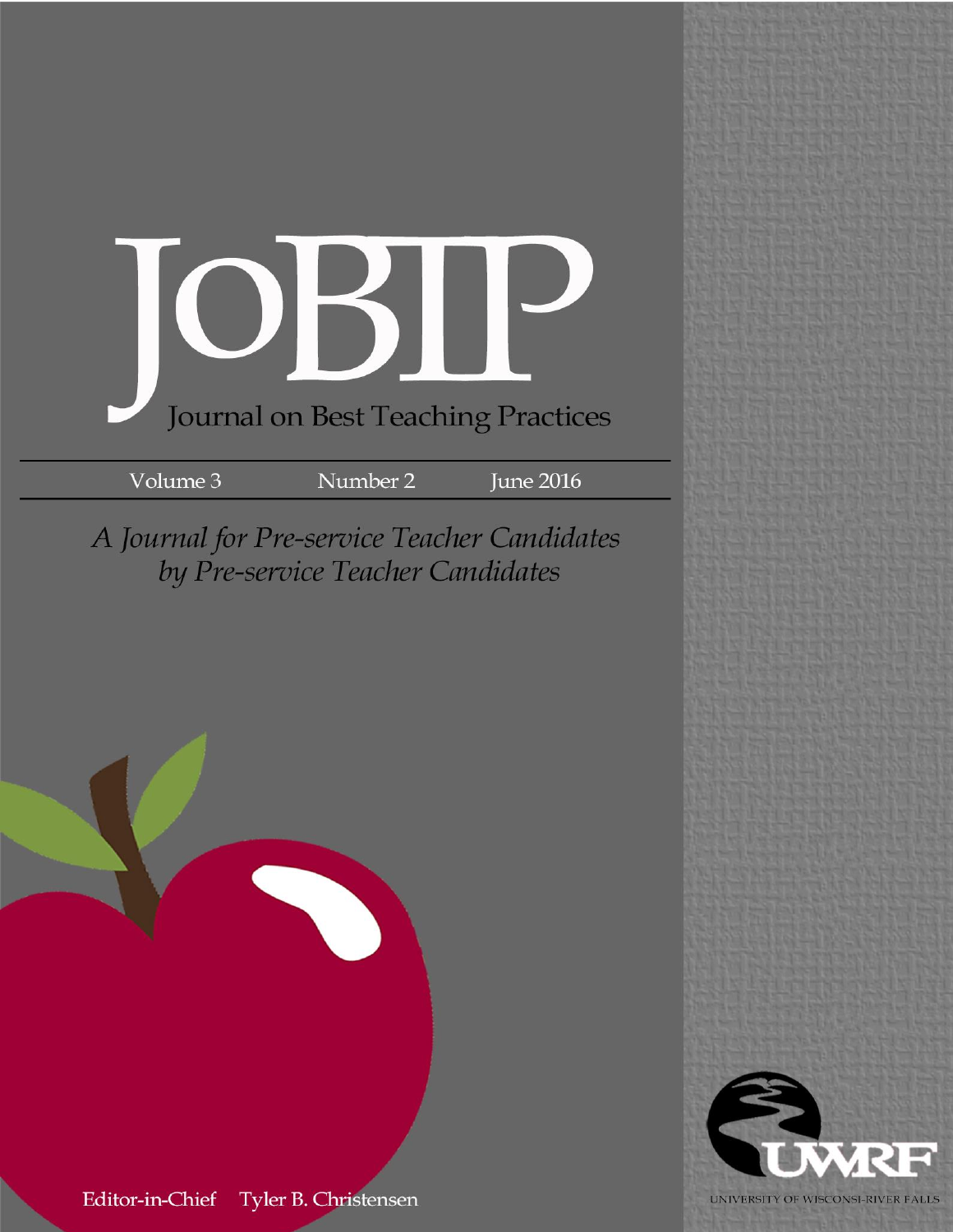

| Volume 3                 | Number 2                                                      | <b>June 2016</b> |
|--------------------------|---------------------------------------------------------------|------------------|
| Kendall Skabroud         | Resources and Ways to Teach in Schools<br>Today               | $\mathbf{1}$     |
| Amy Smith                | Impact of the Community on Schools                            | 4                |
| Sara Peterson            | Using Classroom Pets to Improve<br><b>Elementary Teaching</b> | 7                |
| Jessica Lemerand         | Pen Pals in High School Language<br>Classrooms                | 10               |
| Karisa Jensen            | Multimedia Integrated into the Classroom                      | 13               |
| Erik Rybak               | Using Social Media as a Classroom<br>Resource                 | 16               |
| Zac Weber                | iPads in the Classroom                                        | 18               |
| Miranda Haack            | Khan Academy in the Classroom                                 | 21               |
| Emma Johnson             | <b>Using Learning Management Systems</b>                      | 24               |
| Emma Hengemuhle          | Professional Development Opportunities<br>for Educators       | 27               |
| <b>About The Authors</b> |                                                               | 30               |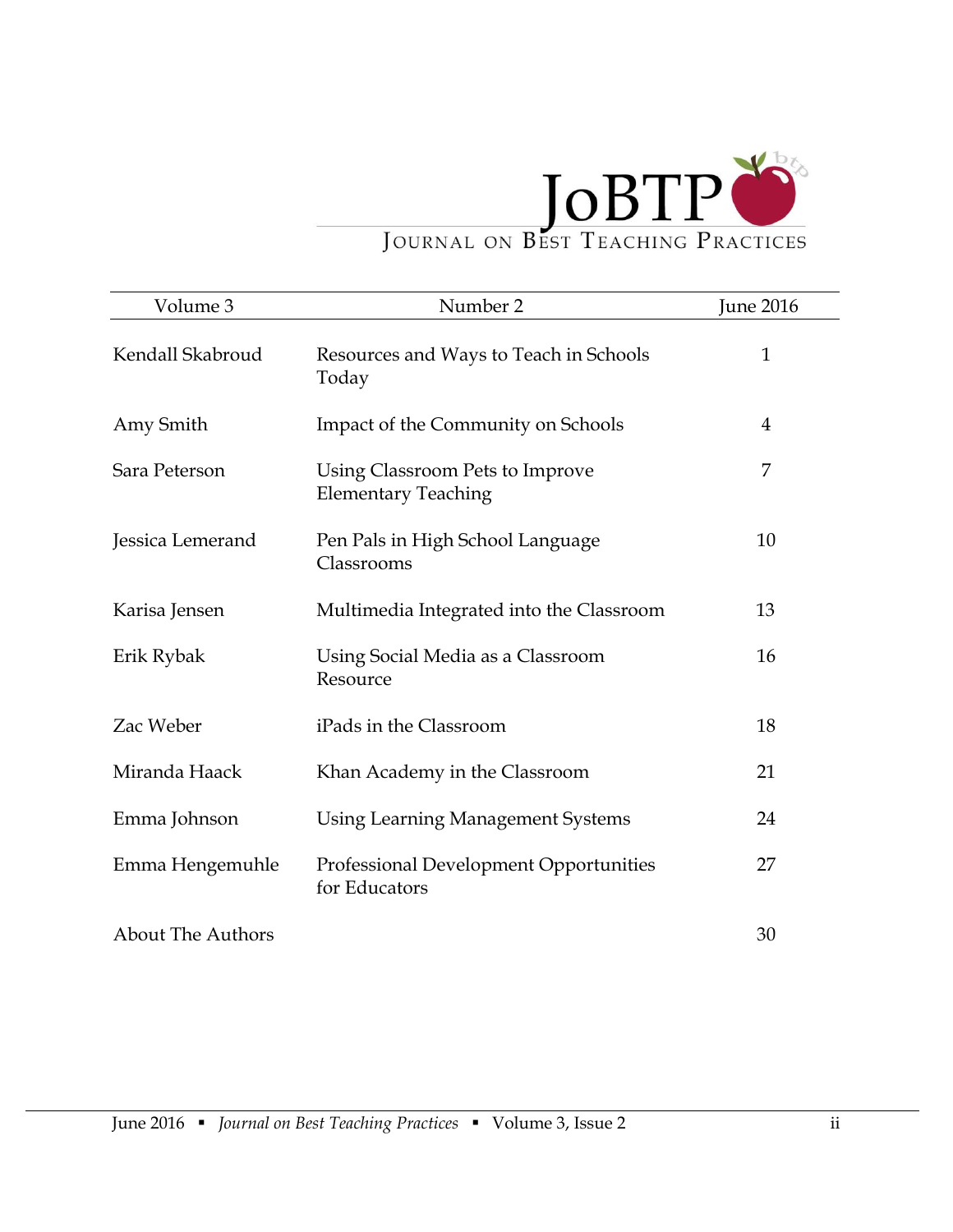# Resources and Ways to Teach in Schools Today

Kendall K. Skabroud

**Abstract:** This paper addresses the need for teachers to be able to educate their students with resources that pertain to the evolving learning styles. Students are starting to learn better with the use of technology, rather than the traditional lecture. It will list and assess some suggested resources to be effective at teaching all students in the best way possible. This will look at some resources, for example electronic media, which have been proven to help students of today's generation learn in a more effective way that will stick with them throughout their schooling and their future careers.

**Keywords:** *learning styles, teaching strategies, electronic media, technology*

# **Introduction**

If you were born in the evolving age of technology, you may have found it easier in either elementary school or high school to learn using technology rather than the traditional lecture. For example, how difficult and time consuming would it have been for you to write a research paper without the Internet? When you think of your developing learning style throughout your schooling, you can imagine how rapidly changing the learning style is for elementary students of today.

How can we as educators cater to the changing needs for students to learn effectively? Today's generation is mainly focused on the world of interactive media, therefore educators need to be able to use that resource to relate to the students and what they have grown up with. This netcentric generation values their ability to use the Internet to create their own learning path, by using different forms of interactive, social, and selfpublishing media tools (Baird & Fisher, 2005). Technology can be a very useful tool when it comes to education, but there are some setbacks that have to eventually be worked out and fixed in order to teach students to their highest potential.

Educators of today must incorporate technological resources into their lesson plans in order to adapt to students' ever changing learning styles.

# **Learning to Teach with Technology**

Technology is a wonderful resource to use when trying to teach to students with different learning styles, and teaching to the students of this new technologically advanced generation. For educators who have been teaching for many years, it may be a very difficult for them to change their lesson plans to a more technologically based curriculum. On the other hand, since the creation of personal computers and the launch of the internet, many educators have advocated education reforms that take advantage of the affordances of information and communication technologies (Chai, Koh, & Tsai, 2010). Teachers are being bombarded with the notion that computers should be integrated in their everyday classroom activities, yet few teachers actually receive the proper training. Without proper training, it is almost a waste to have technology in the classroom at all. Technology is not meant to be the sole way of teaching in a classroom, but it is to help engage students into learning that is meaningful and will help them remember what they are learning.

In order to integrate technology in the classroom, we need to be able to have the proper resources. One way to slowly integrate technology into the classroom is to start by introducing it to only one or two subjects at a time so that students and teachers can learn how to use this technology correctly, and to ensure the technology is adequate (Hew & Brush, 2007).

Another way would be to switch over from large computer labs to bringing laptops into the classroom for students to use. By slowly integrating technology into the classroom, this will hopefully change educators' beliefs on technology. Like students, teachers also need encouragement when they are trying something new. This is why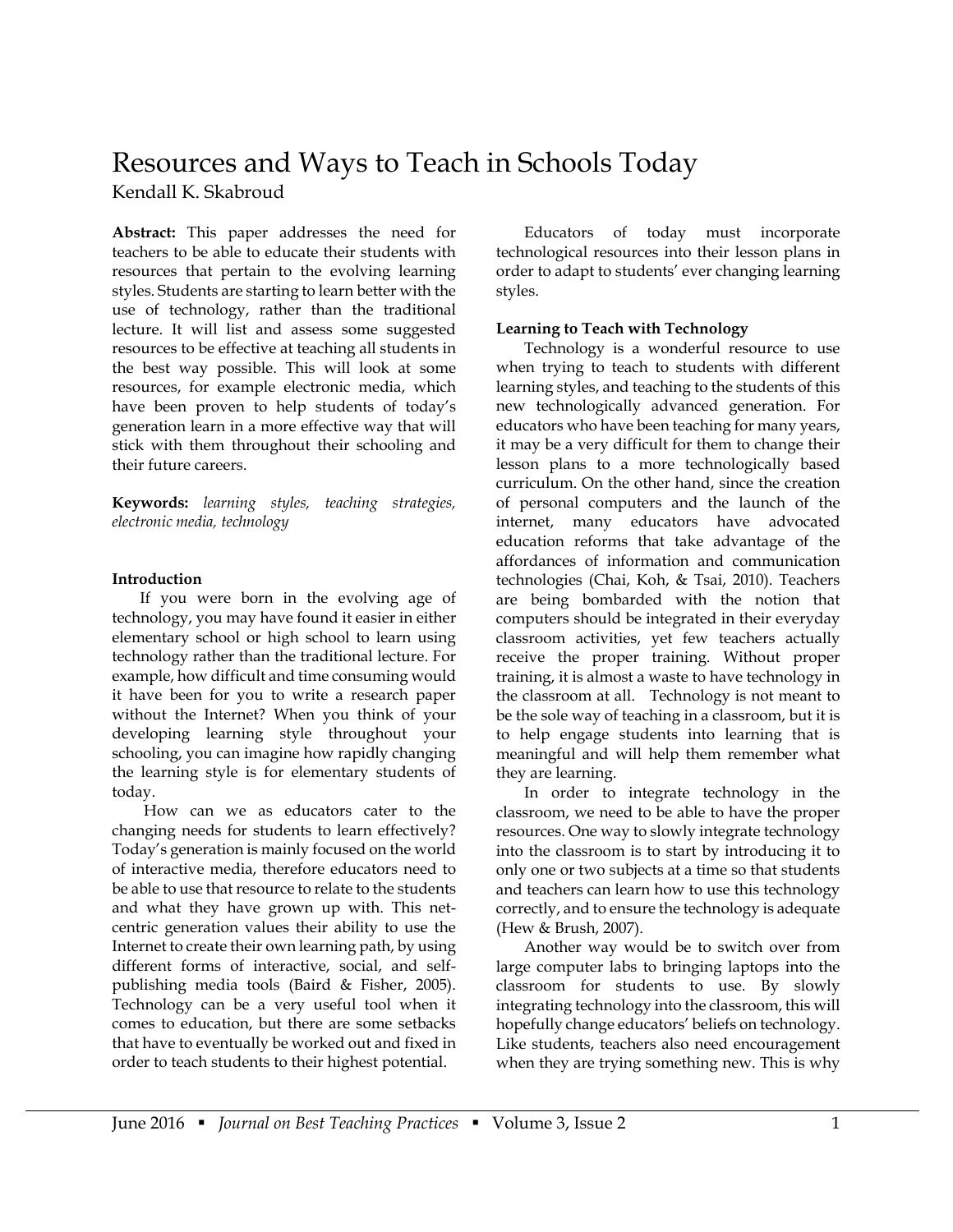it would be helpful to have the encouragement of the principal, who already has an appreciation of technology so that they can be more understanding of what teachers experience when they integrate technology in their classrooms. This understanding is likely to be fulfilled by providing principals with technology training, particularly exposure to methods and procedures of integrating technology in their lessons. (Dawson & Rakes, 2003; Hew & Brush 2007).

#### **Using Technology for Evolving Learning Styles**

Before the age of technology, lessons were taught by lecturing and then doing problems, whether they be on the chalkboard or on paper. Nowadays, kids are growing up with technology and it seems as if they cannot live without it. There are many different ways teachers can use technology to give students the effective learning they need.

When it comes to using technology, there are different goals to be reached. First is the individualistic goal, where a learner works on their own so their learning meets their own criterion independently from efforts of other students. Here is where students are not concerned about the performance of others. Second, is a competitive goal, where a learner focuses their efforts on performing faster and more accurately than other students. Hence, they perceive they will be rewarded based on comparison with other students. And third is a cooperative goal, where the students work together in small groups to maximize their own and other students' learning. According to the social interdependence theory, the way goals are structured in a situation determines the patterns among participants which in turn determines the situational outcome (Johnson & Johnson, 1996; Ke, 2008).

There is a strong correlation between goal structures and computer games in the classroom. A school district developed its own series of Webbased educational games called ASTRA EAGLE. The games were created to reinforce academic standards for mathematics required by "Pennsylvania System of School Assessment (PSSA)." The games were originally designed for individual play, but quickly developed to be competitive and cooperative. They are mainly strategy games that focus on decision-making and problem-solving skills (Crawford, 1997; Ke, 2008).

By adding, for example, math games on the computer, this will show students that they can learn and have fun while in school. This also proves that setting goals for students, whether it be individual or cooperative, and mixing it with a fun yet educational computer game is a very effective way of getting them to retain information better. This also teaches students that they have to push themselves and strive for their next goal in order to advance in the game. Technology is a great way to tap into the potential of our future generation.

#### **Setbacks of Technology Resources**

Since schools are supposed to develop and educate the next generation of the world, they need to have adequate resources to do so. In this day and age, technology is advancing very rapidly and some schools do not have the ability to be up to date with all of it. One setback is that the schools are not adequately financed, and they are unable to have enough computers in the classroom for all the students. In most developed countries, there has been a tremendous increase in accessibility to computers in both school and at home (Chai, Koh, & Tsai, 2010). However, in under-developed countries, there isn't such easy access to computers, thus leaving them behind in this age of technological advancement as well as educational advancement.

These setbacks and disadvantages of using technology are a major reason as to why some teachers have a bad attitude towards using technology. In the years and decades to come, it is expected that both teachers and students will become more and more educated with the use of technology. As it is ever increasing now, the use of technology will only begin to grow and evolve more rapidly.

#### **Conclusion**

Technology can be a great way to adapt to the evolving learning styles of the children of this generation, however it also has its disadvantages.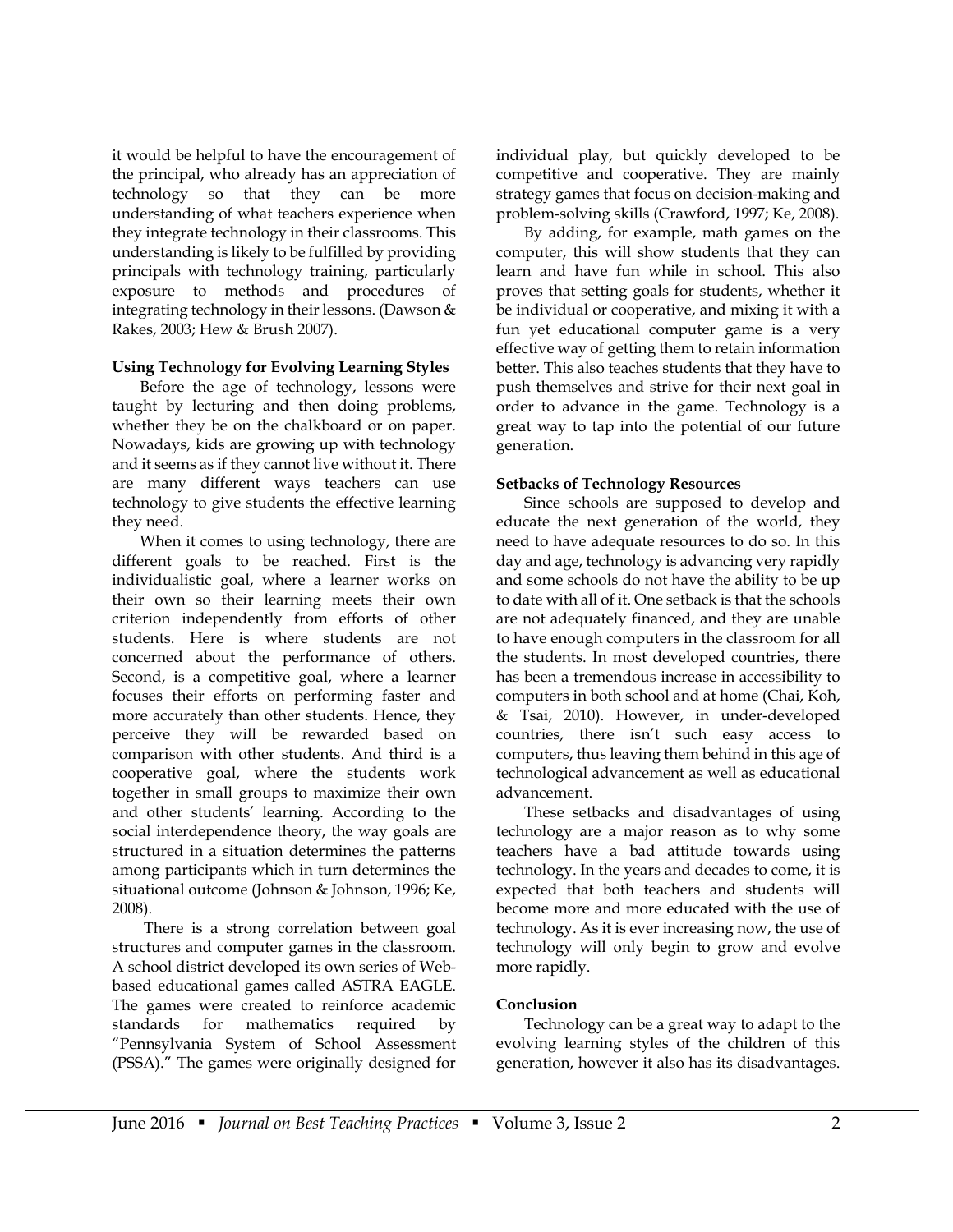Kids of this generation are growing up in a technology-centered world, and their learning style is adapted to better understand information via technology. As educators, our main goal should be to teach to students to the best of our abilities, and technology can be a major asset to a classroom. If that means adapting to the changing times then we should do so.

When it comes to using technology as a resource for teaching to evolving learning styles, teachers need to be careful as to how they incorporate it into their lesson plans. Most teachers are not accustomed to using technology in their classrooms, so that can pose a challenge. In order for technology to be a proper resource for educators, the school administration needs to offer the proper training for these resources. A way to get schools to ease into technology use would be to introduce it to one or two subjects at a time, so teachers aren't overwhelmed with the different types of multimedia they have to use.

Technology has rapidly advanced in the past ten years, and it will only continue to become more popular and with a large variety of multimedia. As educators, we need to be prepared at all times to adapt to the changing times in order for our students to learn to the best of their ability. By using technology, we can begin to understand how the kids of this generation learn the best, and use this resource to have more of a positive impact on children's learning style.

- Hew, K. F., & Brush, T. (2007). Integrating technology into K-12 teaching and learning: Current knowledge gaps and recommendations for future research. *Educational Technology Research and Development*, *55*(3), 223-252.
- Baird, D. E., & Fisher, M. (2005). Neomillennial user experience design strategies: Utilizing social networking media to support "always on" learning styles. *Journal of educational technology systems*, *34*(1), 5-32.
- Chai, C. S., Koh, J. H. L., & Tsai, C. C. (2010). Facilitating Preservice Teachers' Development of Technological, Pedagogical, and Content Knowledge (TPACK). *Educational Technology & Society*, *13*(4), 63-73.
- Ke, F. (2008). Computer games application within alternative classroom goal structures: cognitive, metacognitive, and affective evaluation. *Educational Technology Research and Development*, *56*(5-6), 539-556.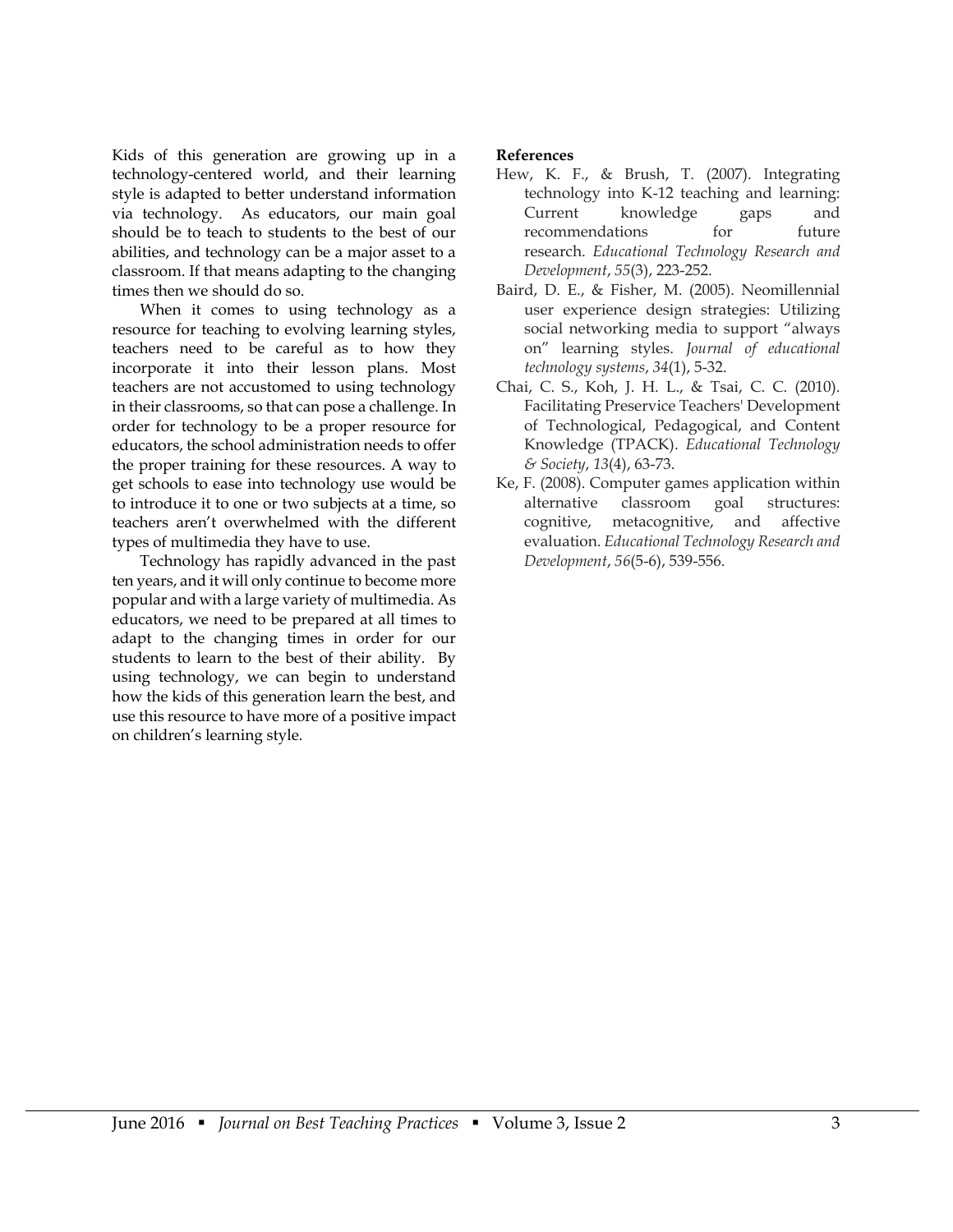# Impact of the Community on Schools Amy Smith

**Abstract**: This paper is designed to break down different impacts that the community can have on a school. The community plays a part in shaping a child into the type of student they will be; additionally, the school impacts the community. Together, these two aspects will work together to create a learning environment for the students that offers many different learning opportunities.

**Keywords**: *schools, primary sources, community impact*

## **Introduction**

It has always been said that it takes a village to raise a child, and whoever said this is exactly right. Teachers working in the elementary, middle, and high schools have opportunities to involve the community into different aspect of their classrooms. If fully utilized, partnerships between the teachers and community members can be rewarding for everyone involved, regardless of the age levels (Gilliland-Swetland, Kafai, Landis, 1999).

Integrating community involvement can come in many forms. Such forms can be bringing in community members into the classroom to act as primary sources for a topic in addition to webbased sources, but also, using the community's influence and values and bringing these into the classroom. This paper aims to break down different methods in which teachers for grades K-12 can integrate the community into the classroom and look at the effects the community has in the classroom.

#### **Bringing the Community into the Classroom**

In elementary school, it is common to have events similar to a career day. These days allow the children to explore different jobs at a young age so that their vision is expanded on what they are able to do with their life. These days often have wide ranges of careers present and people working in the fields there at the school to represent the job to the students. This is a perfect case where the elementary schools are utilizing the community to enhance the students learning experience. By bringing in the community members to talk about their jobs and experiences, it feeds the children inspiration and motivation to work hard in school because they can see what they are working towards and they have the chance to interact with and ask questions of the community members. Egerton Ryerson (1803- 1882), a superintendent in Canada West saw the dangers of limiting students' exposure to the outside world in regards to their education. He urged classrooms to use laboratory or museum settings while discussing history classes specifically. Ryerson felt that this would be a way for students to engage with the material they were learning rather than simply memorizing it. Ryerson is now credited with being one of the pioneers of incorporating community interaction into school in North America (Eamon, 2006).

# **Web-Based Sources**

Another way to incorporate primary sources, which are defined by the Library of Congress as "are the raw materials of history — original documents and objects which were created at the time under study. They are different from secondary sources, accounts or interpretations of events created by someone without firsthand experience," into the classroom is to use webbased sources. Though this limits the actual interaction with the community, web-based sources are plentiful on the internet and some sites offer interactive learning options, many of which can be found on a local library's online library. Often times, local libraries have websites or search engines that are linked to many useful sources for the classroom.

Navigating to these sites from a library's home page can leave the educator confident in the quality of the source because of the search engine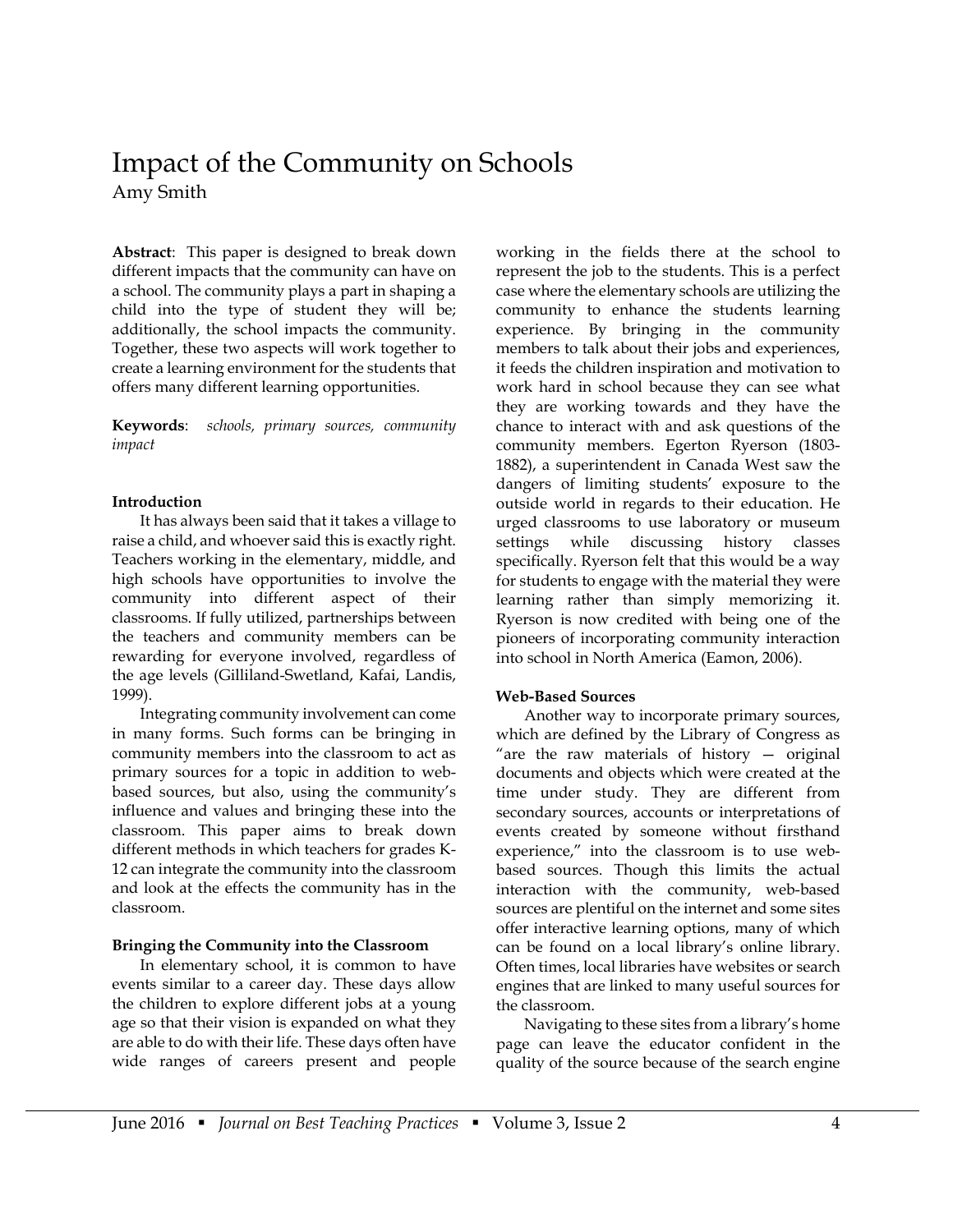used. By switching to a web-based source for teaching, it offers the students a new way to take the information in. This different way of information intake from textbooks to web-based cites forces the students to change the way they ingest the information which can be extremely beneficial because the students now have to pay attention to the way the material is presented which forces him or her to pay more attention to the material presented. Social Studies teachers are the most frequent users of web-based learning due to the large amount of primary sources available on the internet (Doolittle, Lee, 2004). The internet allows for teachers to have multiple documents, for example, presented to the students at once which open up doors for easier comparison and discussion on a topic as well as having the extra information about the document.

#### **Encouraging Community Service**

Community involvement with a classroom can come in many forms. One way is to bring the community into the school with the specific goal of teaching the students about a topic, another is to use community resources to enhance the students learning and offer new ways to interact with the material, and yet another way is to encourage the students to become involved with the community.

Community service can have a positive impact on the students learning. Service-learning is viewed as a way to "educate students about their public responsibilities and their roles as citizens" (Markus, Howard, King, 1993). In a study put on by Gregory Markus, Jeffrey Howard, and David King, results showed that students that were exposed to service-learning had higher attendance rates as well as over all grades (Markus, Howard, King, 1993).

These results show that by incorporating community involvement into a students' learning environment, their overall performance can be enhanced. This fact of students preforming better when they are involved in community service is similar to the fact that students who are involved with extracurricular activities perform better.

#### **Forming Bonds**

By bringing the community into the classroom or bringing the classroom into the community, bonds are formed between the two groups. The Department of Human Development at the University of Maryland- College Park conducted a study in which researchers found that students who had the opportunity to interact with nonparental figures from the community consistently had a brighter look on life, engaged in extracurricular activities, and typically performed better in school.

The thought behind these results is that because the students have formed a bond with the community, he or she will feel that his or her actions have an impact on the community. This feeling of direct impact is what seems to be driving the students to work hard inside and outside of the classroom (Nettles, Mucherah, Jones, 2000).

Over time, the student will likely keep this work ethic and bring it into his or her adult life, where these qualities of optimism and hard and quality work will set him or her apart, especially in a job market. Students with qualities like the ones formed in a learning environment such as a service-learning classroom are the students that will most likely grow into being strong, successful, working adults.

#### **Community and School: Intertwined**

The community a child is raised in has a major impact on the person the child will turn into, and though the community naturally works its way into the classrooms, teachers can take the extra step to bring the community in and utilize it as a resource.

The community offers many primary sources for teachers to bring in, whether it is talking about a specific topic or to talk about what the world has to offer post-schooling. By bringing the community in this way, students can interact directly with the primary source, which gives the student a greater sense of connection with the topic at hand. In addition to bringing the community into the classroom, teachers can bring the classroom into the community.

By taking students to a museum, for example, students can interact with the information in a way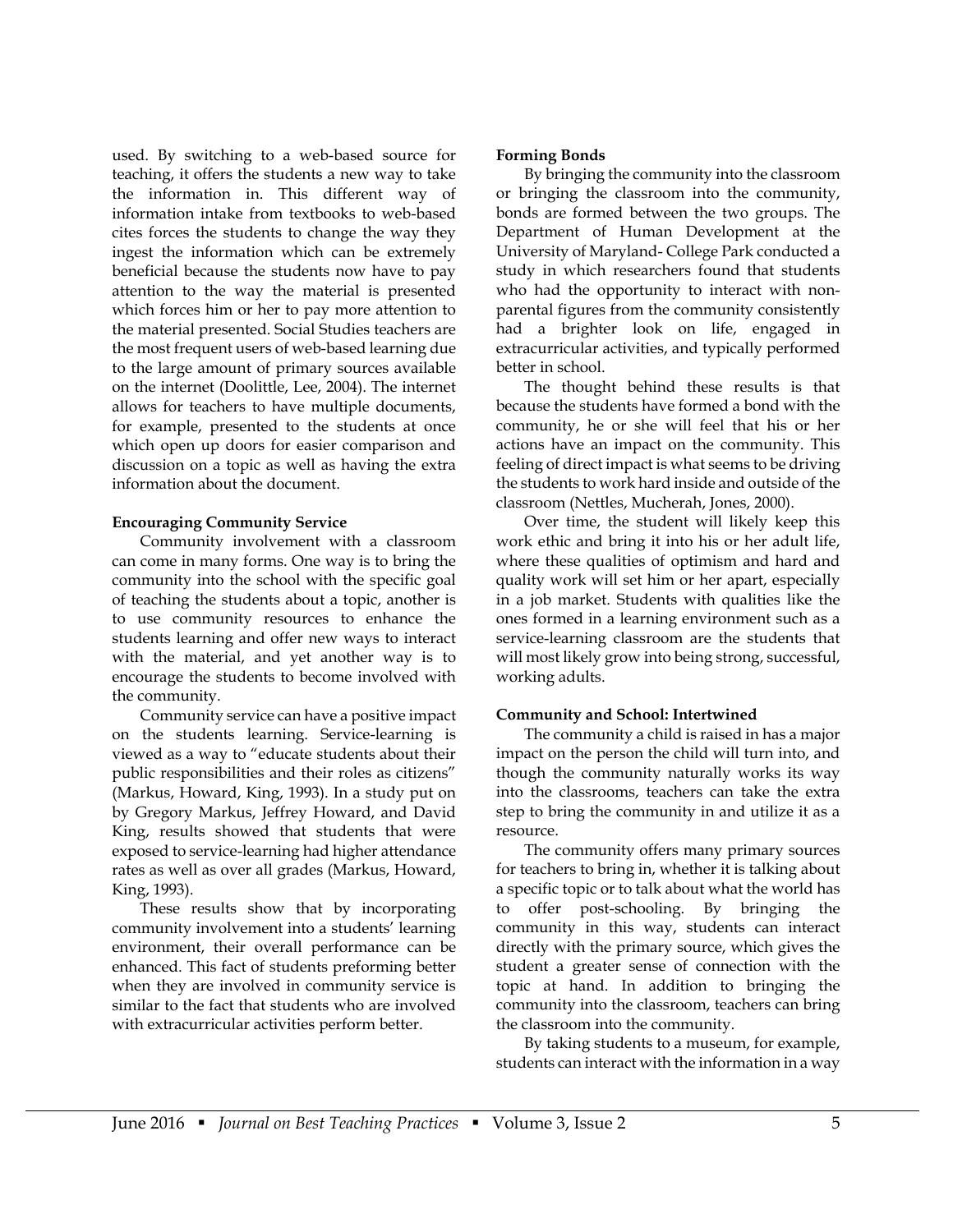different other than simply reading about the topic from a text, and by bringing the students outside of the classroom, the community has the chance to see the students learning and exploring. This view typically brings a sense of belonging to the students because bonds will have been formed between the student and the community itself.

Once the students feel that they have a bond with the community, they feel that his or her specific actions have a stake in the community, in other words, the bond created helps the students to feel that they play an important role in the community.

Teachers are continually looking for new resources to bring into his or her classroom to help improve the student's learning. Utilizing the community as a resource is one of the simplest and incredibly affective ways to enhance the students learning while allowing the students to gain a feeling of importance in the community.

- Gilliland-Swetland, A. J., Kafai, Y. B., & Landis, W. E. (1999). Integrating primary sources into the elementary school classroom: A case study of teachers' perspectives. *Archivaria*, 89-116.
- Eamon, M. (2006). A" Genuine Relationship with the Actual": New Perspectives on Primary Sources, History and the Internet in the Classroom. *The History Teacher*, *39*(3), 297-314.
- Hicks, D., Doolittle, P., & Lee, J. K. (2004). Social studies teachers' use of classroom-based and web-based historical primary sources. *Theory & Research in Social Education*, *32*(2), 213-247.
- Markus, G. B., Howard, J. P., & King, D. C. (1993). Notes: Integrating community service and classroom instruction enhances learning: Results from an experiment. *Educational evaluation and policy analysis*, *15*(4), 410-419.
- Murray Nettles, S., Mucherah, W., & Jones, D. S. (2000). Understanding resilience: The role of social resources. *Journal of Education for Students Placed at Risk (JESPAR)*, *5*(1-2), 47-60.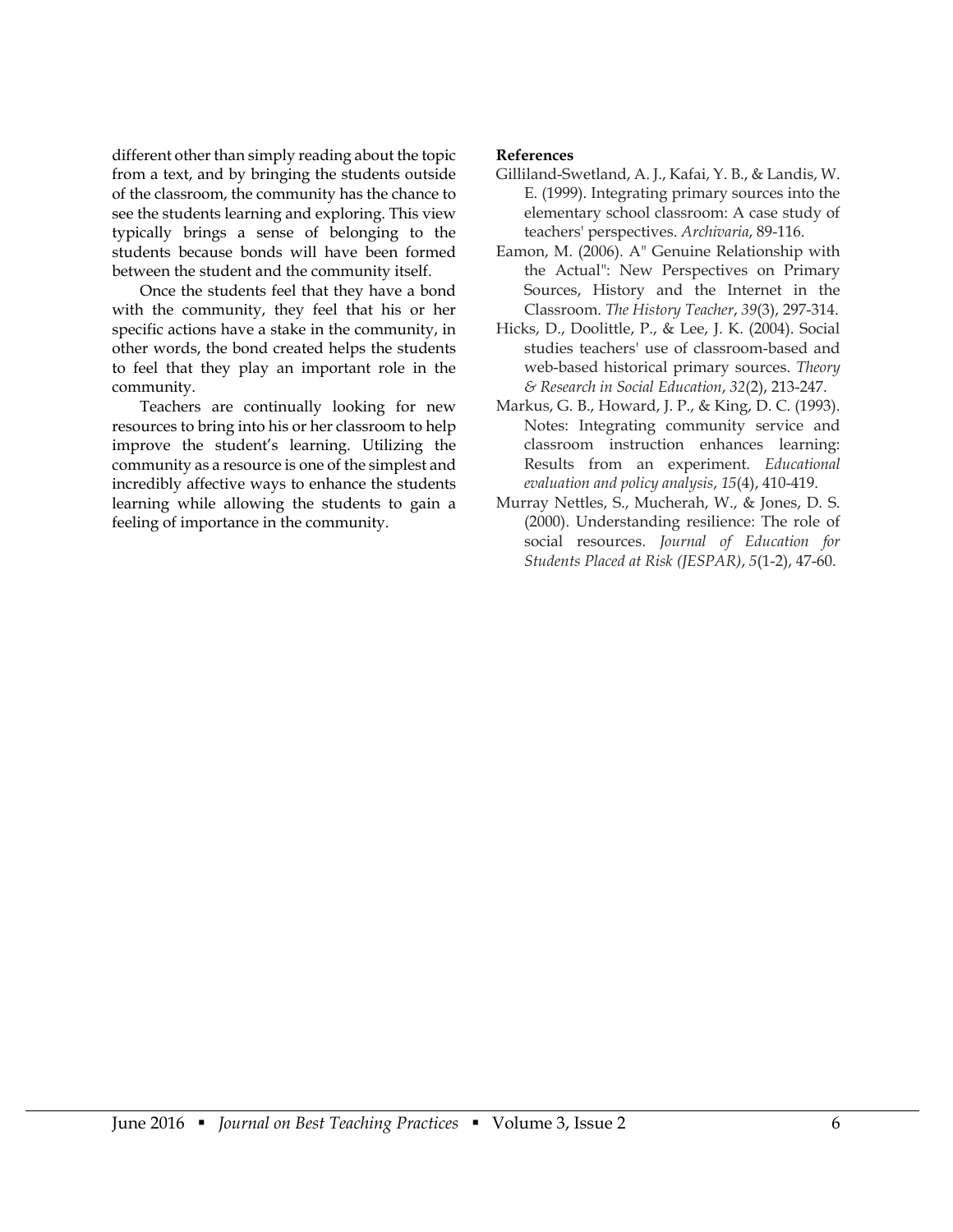# Using Classroom Pets to Improve Elementary Teaching Sara Peterson

**Abstract:** The use of animals in classrooms has been popularly used for both therapeutic and educational purposes. This article outlines some of the benefits of using live animals in an elementary learning environment. Also covered are some concerns with the topic and how to resolve them.

**KEYWORDS**: *classroom pets, elementary education, therapeutic animals*

#### **Introduction**

For a child, a pet is not an animal, but a friend. Kids are often known to play with their dog as if it were a person, or to argue and reason with a cat as if it will understand and meet them in the middle on an issue. Children naturally hold a great love and fascination for animals. If that interest could be directed towards their education, learning would become much more efficient.

An animal in a classroom is not an unheard of occurrence. In fact, it is somewhat of a television trope to include the fear of losing a classroom pet into shows geared towards young students. It is a wonder that animals are not incorporated into all classrooms because, as it is published in a journal on the development of young children, animalchild interactions are "almost universally beneficial" (Meadan, 2010, p. 70). The presence of an animal in a school setting is advantageous for both the educational and emotional wellbeing of a growing child.

#### **Animals enhancing education in the classroom**

By having interactions with live animals, children excel greatly in both educational development and emotional stability. With a dog at their side, beginning readers learn much faster than their companionless counterparts. According to a study on the effects of a dog as a teaching aid, an explanation as for why the students benefit from an animal peer is that their presence is one that is "nonjudgmental and therefore the children do not feel any pressure associated with performing or practicing" (Gee, 2012). This allows children to gain confidence and experience in skills such as reading by overcoming the fear of failure or poor judgement.

Beyond reading, there are a variety of ways to use pets as teaching tools. A common practice is to teach life sciences by observing physical, nonhuman life. By watching a chick hatch or an aging fish die, children learn potent biology lessons that cannot be replicated through a text book (Hummel et al, 2012). Live animals provide irreplaceable lessons in sciences that secondary school teachers have been utilizing for generations, it only makes sense to share these teaching methods in the elementary school setting.

Animals are also well integrated into art activities. For example, children could be given the opportunity to study and draw living creatures (Meadan et al, 2010). Animals can also be more closely involved in the art making through methods such as letting a pet turtle crawl through paint to make trails on paper. Pets make the learning material more interesting to a child and cause students to be more aptly focused. Living animals in classrooms build a better learning environment for elementary aged students and make an invaluable tool for their teachers.

#### **Therapeutic classroom critters**

In extension of educational classrooms, it is also important for teachers to maintain healthy emotional environments for their students. Not only do students inherently act differently around animals, they also learn new social lessons. One characteristic that kids gain through working with classroom pets is a strong sense of caring or compassion (Rud et al, 2003).

A classroom pet requires the students to feed and shelter another living being for the entirety of the year. These new nurturing activities help the kids to develop a sense of empathy that translates to their interaction with other students as well. An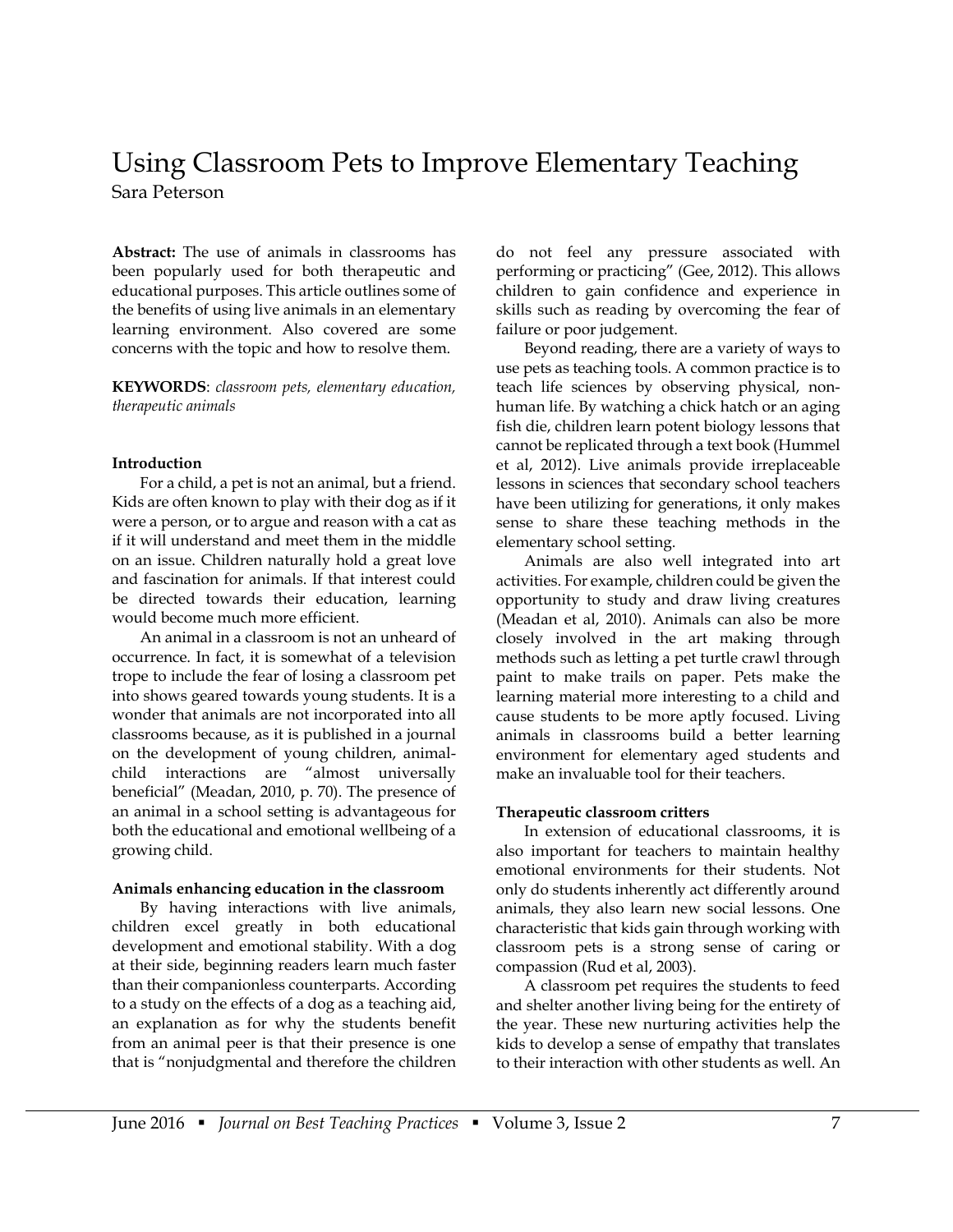animal, such as a dog, working with students also fosters a stress-free environment and therefore encourages student participation and cooperation. (Hummel, 2012).

With a more relaxed atmosphere, students are more likely to communicate and work with each other without trepidation. Additionally, the children that bond with the pets do not want to disappoint their furry friends and will work hard, with a teacher's encouragement, to show the animal the best they can do. The usual positive feedback from the pet helps to support this behavior.

The same love for an animal can also provide an incentive to go to school and to remain there all day. Especially for less social children who do not have as many friends to draw them to class each day, an excited pet can be just the motivation they need to improve their attendance and attitude towards school. An animal-inclusive environment is one that builds positive and successful learning for both the student and teacher.

#### **Concerns about animals in schools**

While a happy classroom full of happy animals (and happy people) is an ideal goal, there are problems and concerns to be addressed. One common concern is for the health of those students and teachers that are allergic to animals. Luckily, this problem can be averted by using hypoallergenic creatures or an allergy powder that is applied directly to the animal in question.

It is also generally suggested that students are given the opportunity to wash their hands frequently, preferably before and after animal handling, to help minimalize irritation from contact with animals (Friesen, 2010).

A second common fear is that the animals will hurt the students. An easy solution is to get an animal that is harmless- a goldfish for example- so that there is no need for concern. However, if the desired pet has teeth or any number of other defense mechanisms, it is suggested that students are taught the importance of safe and proper handling.

Establishing a designated student-pet interaction time, a specific student to interact with the creature each day, and teaching the classroom how to detect warning signs in a frightened animal are all additional ways to build a safer environment for the kids and the pets. With proper precautions in place, the chance of an animal harming a student is minimal.

Another reason for concern is for the quality of life of the classroom pets. Some animals are anxious around groups of people or loud noises and some children are rough and harmful in their interactions with pet. These attributes would make the life of a classroom pet a very poor one. To avert this it is important to know the disposition of the animal coming into the school and to introduce them to the new environment gradually. It is also necessary that proper care and habitation is provided. Additionally teachers must be constantly vigilant of the behavior of the students towards the pets and not allow violent children time to handle the animal directly.

By taking these actions, an animal can easily be provided with a quality life spent with a class of students. For those who are too extremely concerned by the idea of a live animal, it is possible to avoid them by using alternatives such as films or stuffed pets (Friesen, 2010). While it may seem like a lot of effort, doing the work to keep a pet in the classroom is worth it for the improvement of a child's education and happiness.

#### **Conclusion**

Teachers strive to provide the best learning experience they can for their students and they are always looking for new ways to do that. Bringing an interesting and fun animal into a class provides a new element for students to work with and builds new and exciting learning opportunities.

Children begin to learn better and feel better with an animal at their side, and that helps the teacher as well. In light of the new challenges that a pet offers, students grow and learn in exciting and interesting ways that make it worth the hard work. The responsibility and enjoyment of an animal is just what an elementary teacher needs to enhance the environment of their classroom.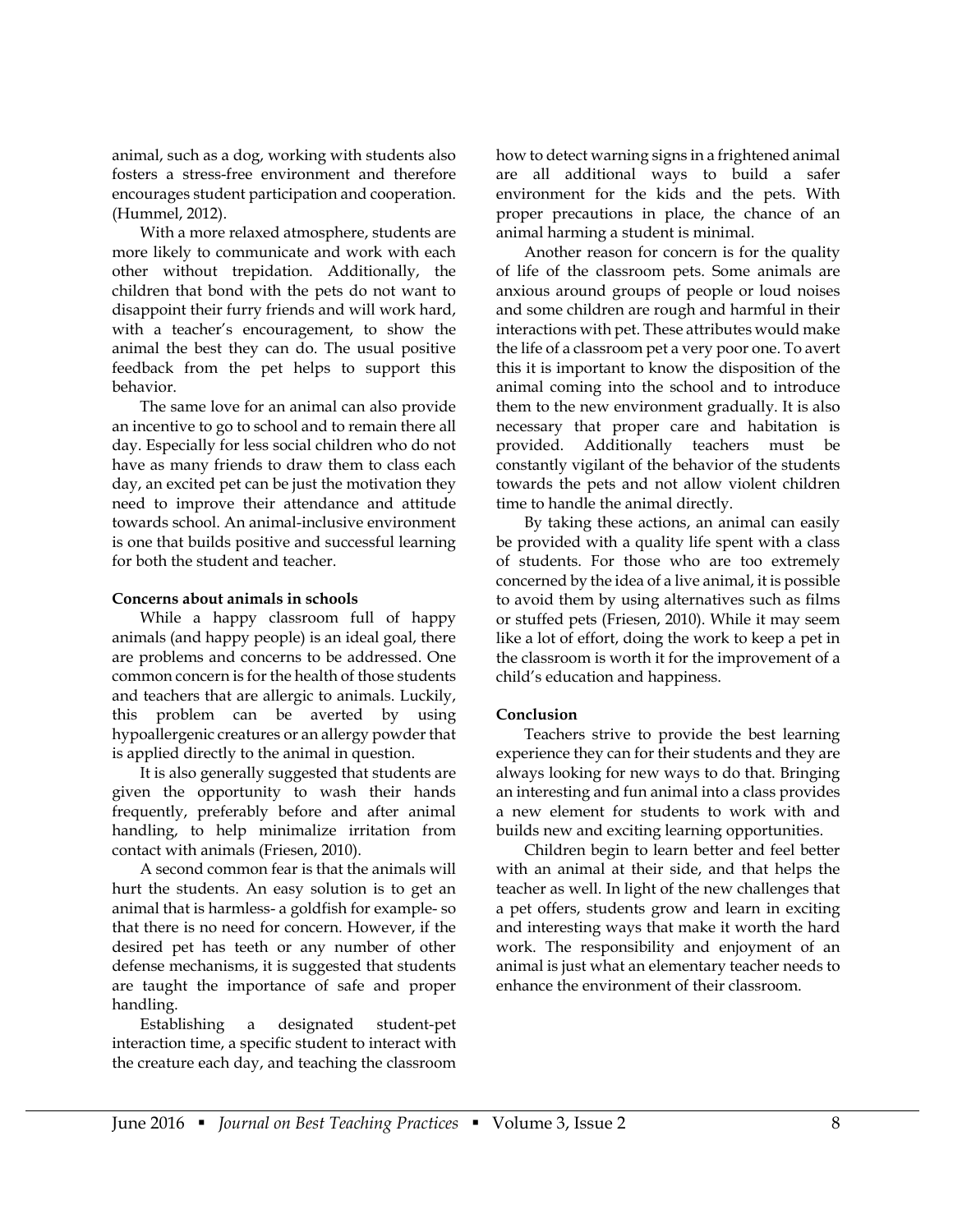- Friesen, L. (2010). Exploring animal-assisted programs with children in school and therapeutic contexts. *Early Childhood Education Journal*, *37*(4), 261-267.
- Gee, N. R., Gould, J. K., Swanson, C. C., & Wagner, A. K. (2012). Preschoolers categorize animate objects better in the presence of a dog. *Anthrozoös*, *25*(2), 187-198.
- Hummel, E., & Randler, C. (2012). Living animals in the classroom: A meta-analysis on learning outcome and a treatment–control study focusing on knowledge and motivation. *Journal of Science Education and Technology*, *21*(1), 95-105.
- Meadan, H., & Jegatheesan, B. (2010). Classroom pets and young children. *YC Young Children*, *65*(3), 70-77.
- Rud Jr, A. (2000). Kids and critters in class together. *The Phi Delta Kappan, 82*(4), 313.
- Rud Jr, A. G., & Beck, A. M. (2003). Companion animals in Indiana elementary schools. *Anthrozoös*, *16*(3), 241-251.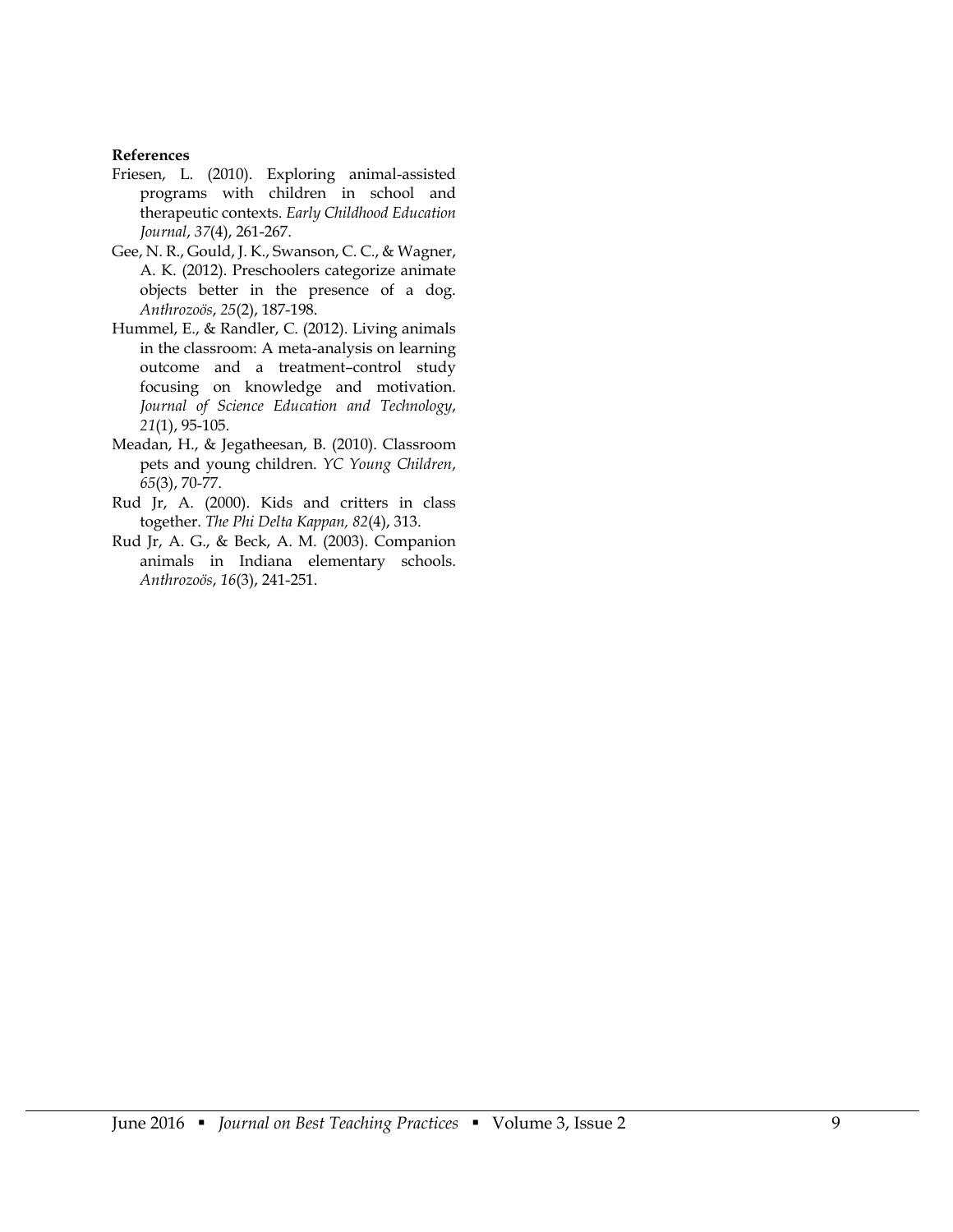# Pen Pals in High School Language Classrooms

By Jessica Lemerand

**Abstract:** In this article the use of pen pals in high school language classes is explored. The idea that pen pals can be of great assistance to students in at least year two of a language is the main focus. Students who create a personal connection to a language have a better time understanding and remembering new material. This connection can lead to the students building confidence about using the new language. Implementing pen pals or E-Pals into the curriculum is easier to do than most seem to think. Once a small grade is connected to the act students are more willing to participate and gain from the activity. Doing so will allow everyone involve to develop skills, be that teaching or in the language itself, and these skills will be useful later.

**Keywords:** *Language, Pen pals, Grammar, Students, E-Pals*

### **Introduction**

More students are starting a new language in high school every year. With the increase in students it is becoming more difficult to keep them all excited about the lessons, and with any language every lesson is important. To help keep those in at least level two or higher in their selected language of study interested in the material is becoming more difficult by the day.

Adding pen pals, or students from a second level classroom learning English in a different country, may be just what is needed to help these students continue their studies. It can even give them a sense of accomplishment by being able to communicate with another student from a different part of the world. Pen pals can be used to breach the boredom of a lecture setting classroom, and boost the student's confidence with the new language outside a test setting.

Using pen pals can become an important addition to any upper level classrooms along with easy to blend material, and even be beneficial to both teacher and students.

#### **Why would Pen Pals be important?**

Most high school students are becoming more aware that starting a second language, though it is difficult, is a necessary step in their education. Universities are starting to make having at least two years of a secondary language mandatory if the student wishes to join one of the four year programs.

This means that more and more high school students are taking up a second language within school. Most high school students in a language class are there for a grade and a better looking transcript. Using pen pals would help these students connect with the language they have chosen to study on a more personal level. If the students have a goal to work towards they are more likely to strive to succeed, but if they also have a personal connection to the material it becomes almost second nature.

Language is one of the hardest subjects to learn, but having a personal attachment to the subject can help students learn and understand what they are being taught. The use of pen pals would help the students learn the grammar structure and put what they have learned into practical use. In Melinda Reichelt's research it was discovered that without implementing a personal connection, or giving explanations for grammatical errors, students do not retain knowledge or understanding to even the most basic of grammar structures (Reichelt, 2001).

This showed that the lack of connection to a language, and even a professor, caused students to learn only what was in a book or on a piece of paper. In theory that is all that is needed, but further research revealed that the students who only got feedback on a paper marking what was wrong did not advance as quickly as those who got explanations as to why parts of their paper was wrong (Reichelt, 2001).

The use of pen pals may also provide a chance for the teachers to demonstrate the grammatical rules and why certain things line up the way they do. The knowledge of actually connecting with another student of the language makes every lesson and lecture the students must participate in seem important. This creates a new way of viewing the language and will make learning more almost exciting.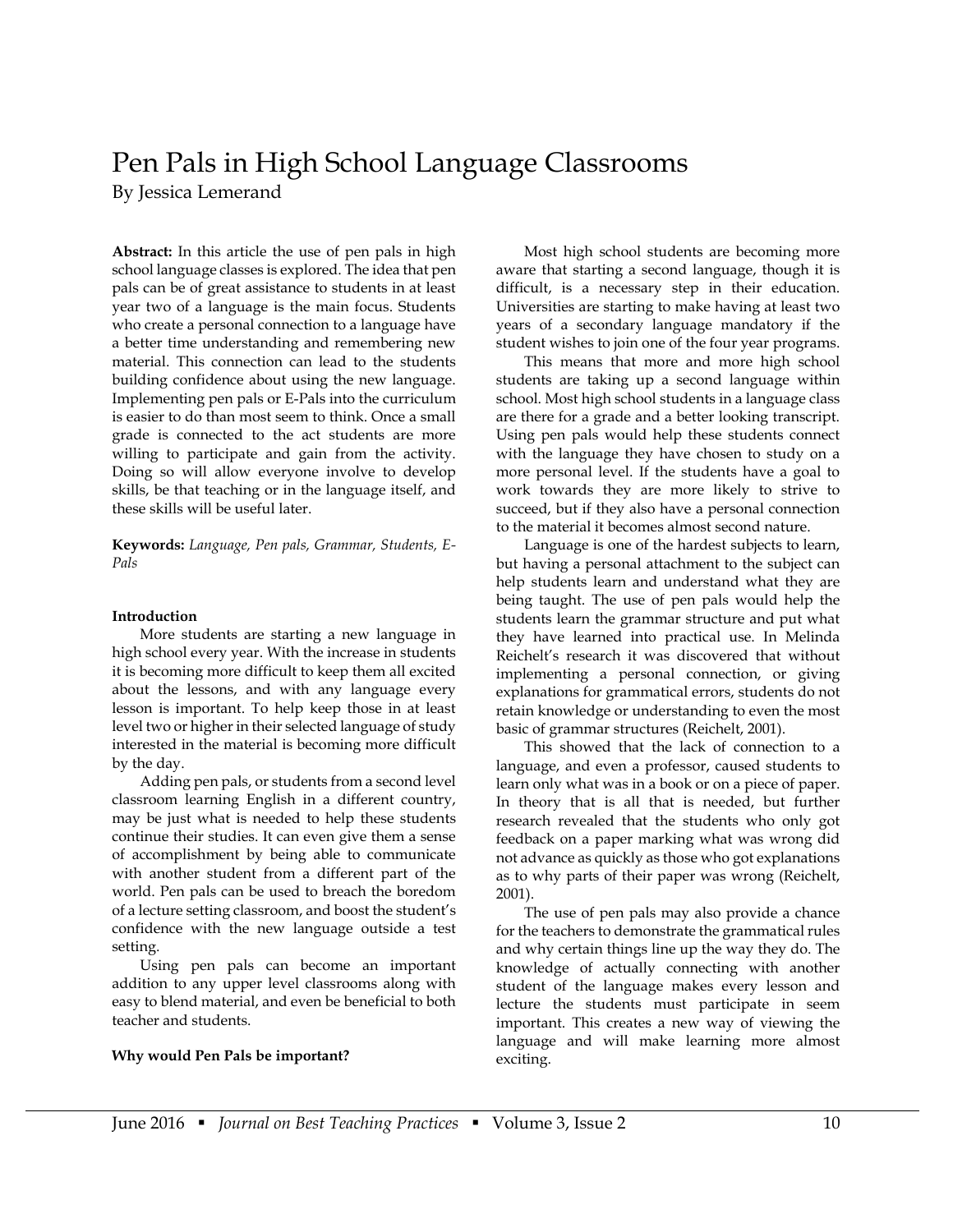Students who have pen pals may become more open to the language, and might even be almost eager to learn more about the culture. This could also work in reverse, allowing the students who are in a different country to become confident in the usage of English. In the article by Lin, Wang, Akamatsu and Riazi students of other languages learning English were analyzed to show the difficulties.

They found that without some kind of personal connections to the language, or a goal other than survival in a new country, these people learning English found it extremely difficult and almost impossible at times (Lin, Wang, Akamatsu & Riazi, 2002). Students who can create connections on a global level, and see what they are learning put to use outside the classroom setting have a better chance in retaining what they are learning.

This goes for both students learning English, and the students in the states learning a second language. The feeling of being connected in a worldly way is something that only a handful of people in high school can say they understand. Giving students a chance to gain this global connection feeling will be something that they may take with them even beyond the classroom setting. This connection may be the start of a lifelong learning adventure into the language they have chosen to pursue.

#### **Implementing Pen Pals into the curriculum**

The use of pen pals can be very beneficial to all students involved, but most students are grade oriented. Without the pull of a grade, or some kind of point system in place, most would just do what is asked without any real effort. To prevent the students from missing out on what could really help them with making worldly connections adding some kind of grade system to the task is advised.

To have a pen pal in the first place the students should be at least a second year of the language they have chosen to study. This is because the first year students would not know enough about the language structure, so the task of creating a coherent sentence would be too great for them. Once they join the second year of the language sentence structure and grammar should be some of the main focuses, and adding practical usage at this level would increase a student's understanding of new concepts. The pen pals should be from a place that uses the language of study as their main language, and those students should also be around the same age. Schools that are willing to participate in these pen pal programs should then have their students take a quick assessment about themselves so the teachers can match them to a student with similar interests.

Once the connection is made, time should be set aside in class to create these letters or emails. Each letter or email sent should be worth some kind of grade. The grade does not have to be much, but should be enough to get even the students who wish to pass without much effort involved. The area of curriculum this could take would be in a practical use section, where students are advised to use what they have already learned and communicate on a basic level.

The students will not only be learning a new language, but actively engaging in conversations with other students of that language. This can create a bond with the language on a more personal level. As stated before, a personal bond no matter how small can help a student understand the material and even its usage. The students in Yang and Chen's study on different technologies available for language learners admitted that using group emails to connect with their pen pals "created feelings of warmth and excitement in being able to improve skills on a personal level" (Yang & Chen, 2007).

These students felt that being able to implement what they learned, and explore the language on a personal level allowed for the growth of their skills and confidence. The grade and class time put into place for these activates would be used to strive off what the students in this study said they did not like such as "non-useful responses, inadequate language use and too time consuming" (Yang & Chen, 2007).

When teachers talk about the use of pen pals most think of using actual pens to write out a letter for the mail. That would not be bad way of doing a pen pal situation and may allow for easier grading in the long run. This age group that would be starting the program are more technology wrapped than most can even imagine. With this idea in mind using email instead of pen and paper may be a better way to engage students in these activities. To be able to grade the effort of the students it may be good to have them write it out on either a piece of paper or word document to be turned in for a grade. Then the students can transfer this over to an email and send it. This would also cut back on the time needed to send or receive the mail, and loosen the load on the teacher to be sure that students are able to send the letters.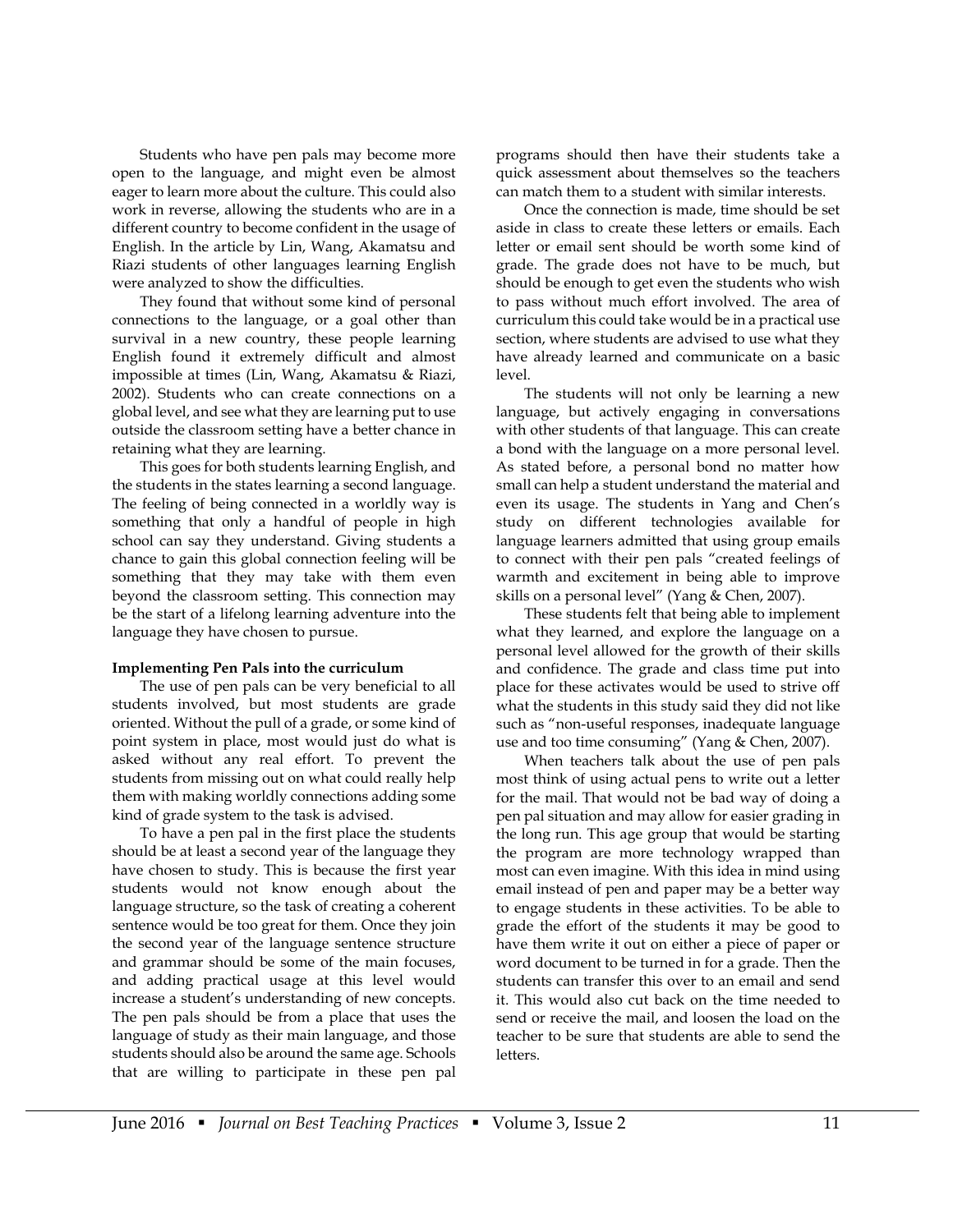Using "E-Pals" as Pokey Stanford calls it can "save time, teach students the proper use of email in a business or formal setting and save money" (Standford & Siders, 2001). The use of email may save time and money, but it is also know to lessen the personal connection to the words being said. There is something irreplaceable about receiving a hand written letter, and that is an art form quickly being swallowed up by technology today. The use of both email and letters can help students with quick letters as well as creating that close connection with the language.

The actual, hand written letters, can be used to emphasis important events. These events could be the first letter being sent, birthdays and packages of gifts such as candy for Christmas of other holidays. These little gift boxes don't have to be for a grade, but should be fun and involving for all students and maybe involve a little bit of extra credit because they are not necessary.

#### **Beneficial for both students and teacher**

Using pen pals, either through real letters or email, can be beneficial to everyone involved. Students are able to start make connections outside the classroom, and build confidence in their ability to communicate through nonverbal means like letters or email. When seeking employment they will most likely not be writing letters in a foreign language, but they will have learned how to format a formal email or letter properly. These skills will be needed as the students continue their education and wish to address employers or professors on professional matters.

The students gain confidence in not only the new language, but also their own language as they begin to read letters sent to them either in English or the language of study. This is because they are using a new language and dissecting it into English to be able to understand what is being said. This action requires a good understanding of the language of study, but also of the native language to be able to work in reverse and read the meaning of others words.

Teachers also gain from the use of pen pals. The teachers are able to witness the confidence in their students grow with every letter or email. Hertel studied the benefits of using E-Pals and found that students generally liked being able to grow and improve their skills while the teachers felt accomplished in their field with each passing student (Hertel, 2003). Teachers and their students benefit from using a global approach to learning a new language, and both grow with the language of study as the students gain confidence and teachers gain new skills for teaching the language.

#### **Conclusion**

The increase in interest in a new language is needed in a more globally connected society, but learning a language is difficult. Adding pen pals may assist these students into continuing their studies, and even give them a sense of accomplishment in being able to communicate with someone from around the world. Using pen pals can become an important addition to any upper level classroom and is beneficial to both teacher and students. Students can gain global connections, and build up confidence in a second language in a more interactive manner while achieving a grade for their efforts.

Everyone involved in the program has a chance to benefit from it. The use of pen pals in the second level of a high school language or above is a great way to get students interested. These pen pals can be the bridge to a lifelong connection with a new language, and many future opportunities that can follow with the knowledge of more than one language.

- Hertel, T. J. (2003). Using an e-mail exchange to promote cultural learning. *Foreign Language Annals*, *36*(3), 386-396.
- Lin, A., Wang, W., Akamatsu, N., & Riazi, A. M. (2002). Appropriating English, expanding identities, and re-visioning the field: From TESOL to teaching English for glocalized communication (TEGCOM). *Journal of Language, Identity, and Education*, *1*(4), 295-316.
- Reichelt, M. (2001). A critical review of foreign language writing research on pedagogical approaches. *The Modern Language Journal*, *85*(4), 578-598.
- Stanford, P., & Siders, J. A. (2001). E-pal writing!. *Teaching Exceptional Children*, *34*(2), 21.
- Yang, S. C., & Chen, Y. J. (2007). Technologyenhanced language learning: A case study. *Computers in Human Behavior*, *23*(1), 860-879.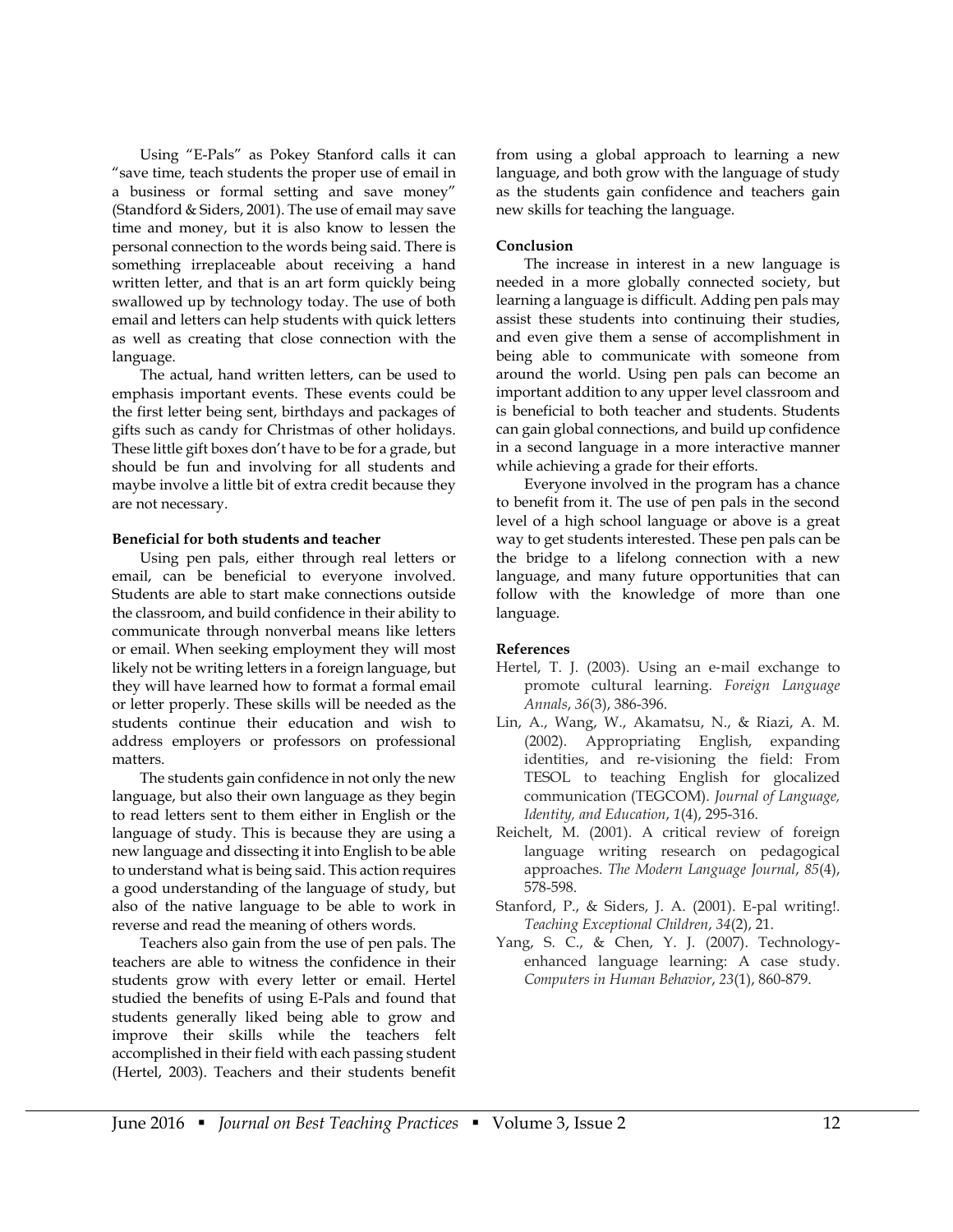# Multimedia Integrated in the Classroom

Karisa Jensen

**Abstract**: Media in the classroom can be a great aspect to help children learn. This paper describes why multimedia should be used in K-12 classrooms. It also describes different multimedia such as video games, music, and written media that can be integrated into the classroom to make a positive learning affect on the children.

## **Keywords**: *Multimedia, Media, Music, written media*

## **Introduction**

There are many definitions for multimedia. According to techterms.com multimedia is the integration of multiple forms of media. An article called *Types of* Media and it states that "Modern media comes in many different formats, including print media (books, magazines, newspapers), television, movies, video games, music, cell phones, various kinds of software, and the Internet" (Oswalt 2010). Although I don't think cell phones should be allowed most of the media above would be helpful in the classrooms for many reasons. Some reasons are: introducing the children to many sources, makes learning more fun for the children, and respects all of the students with different learning styles.

# **Using All Forms of Media in Classrooms**

Using all the forms of media, the children will learn from a widespread of sources like a textbook or even an educational video game. These two things are different in a lot of ways but you can learn some of the same things from it. One big difference is kids will like to play the game over reading the textbook. For example, in the subject area for math, a kid could read out of the textbook and try to understand a concept and do some problems or they can go on an educational math website like Mathplayground.com or funbrain.com and learn the same concept while doing it. I remember when I was in elementary school, I loved to go on funbrain.com and do math

exercises way more then reading out of my textbook to try and understand what was going on. Just because students will like going to play games more doesn't mean you have to do it all the time. If you do a good mix between the two, it will show them that there are many ways to learn the same content.

## **Multimedia is a Resource for Teachers**

As teachers you can also use multimedia in the classroom as a resource to you. For example, you could use Pinterest or a movie to back up what you are teaching for a certain area subject. For example, if you are teaching about weather, you could type in experiments for weather for elementary students and it will come up with many ideas.

Another great thing about Pinterest is once you pin it to a board you will have it until it is deleted, which is a great way to keep lessons organized. In the case of the movie/show, a great one the most students love is Bill Nye the Science Guy. This allows the students to learn the basics about certain science topics in a fun and entertaining way. It also allows you to show them experiments without having a mess to clean up. A great feature about this is it has a quiz at the end of each show to see what the students have retained and learned from watching. This makes it easy to tell if they are actual learning from watching.

# **Music in the background**

Music in the background while students work quietly can be a great practice to pick up on. According to a study done by an article *The Effects of background Music in the Classroom on the Productivity, motivation, and behavior of Fourth Grade Students* by Kevin White*,* background music had a positive affect on a group of fourth grade students who had behavior problems, not motivated to learn, and do not stay on task from Logan Elementary School.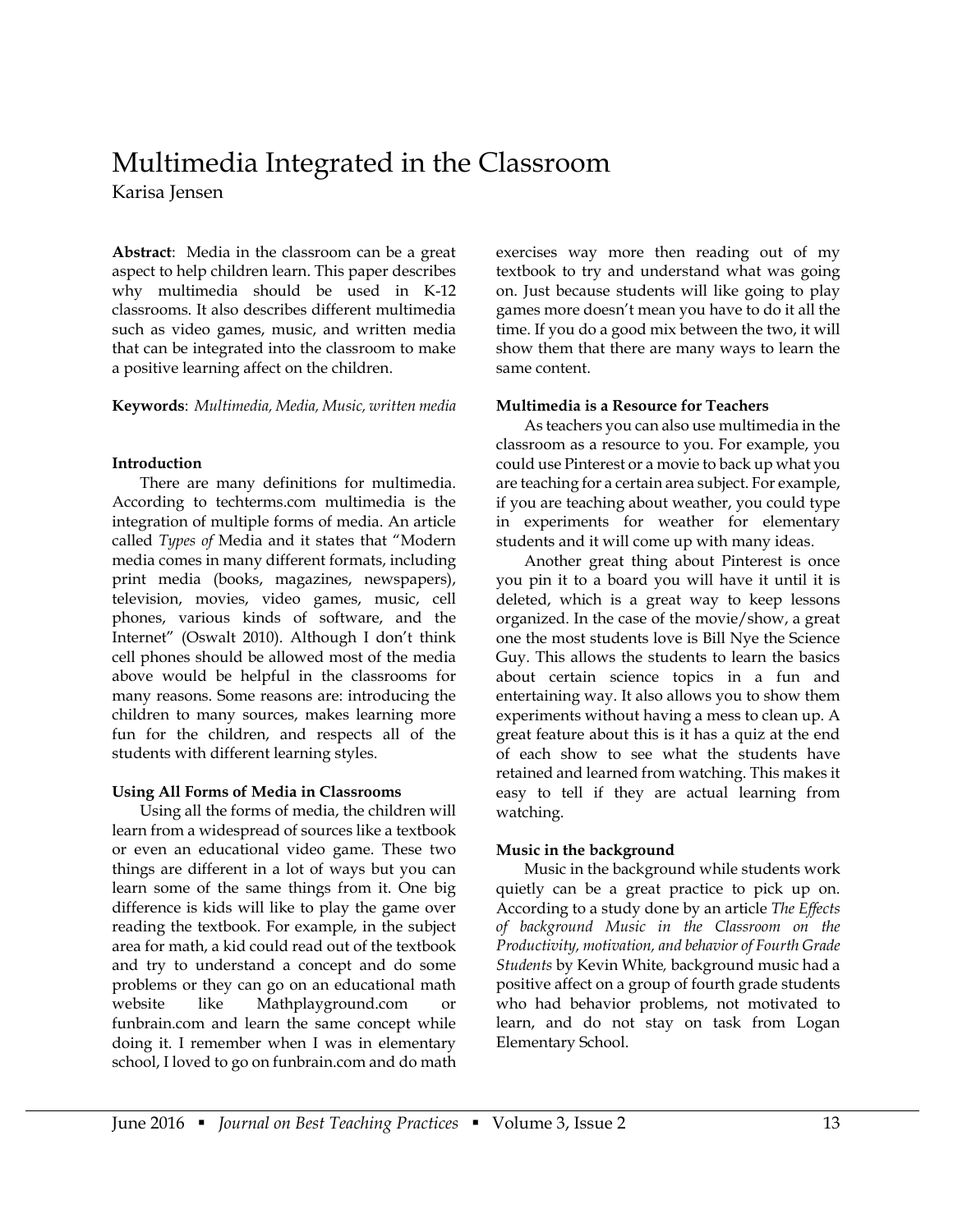With this study it was proved to be an effective tool to make students motived and to get their task done with few behavioral problems. Background music can be defined as music without words that is played while students learn and work independently or in groups (White, 2007). The president of the Music Educators National Conference, Will Earhart, stated, "Music enhances knowledge in the areas of mathematics, science, geography, history, foreign language, physical education and vocational training" (as cited in Morrison, 1994, p. 33).

This is huge because it shows that if you play background music it will advance or make the students have more knowledge for many different subject areas. In an article on the Johns Hopkins School of Education by Chris Boyd Brewer, written in 1995, states that there are many reasons why music helps us learn. Some of them include that music establishes a positive learning state, increase attention, improve memory, and releases tension. Having music increase attention is one of the key ones especially in a K-8 classroom because they usually have a small attention span on school work.

#### **Video Games in the Classroom**

When you hear video games, many people will think of the violent, not school appropriate kind. When I say video games I mean the kind children can learn all subject areas from. An example of one is My Word Coach. This is a game for the Wii or Nintendo DS. It has the feature of six different word related games and a dictionary with over 17,000 words. This game will help improve verbal communication skills through the different games provided.

With allowing the student to play an educational game in the classroom, they will be able to have fun and get to experience a new way to learn (Teachhub.com). You can also have iPads for educational video games. *Effects of iPads in the Classroom Elementary Education* is an article Wainwright, describes many reasons why an iPad should be used in the classroom.

One thing is it keeps the students' attention because they are more engaging and more interactive then a plan piece of paper with problems on it. The student will most likely get excited if they get to use an iPad over doing a worksheet (Wainwright 2016). When I volunteered my time in an Elementary School, as soon as the students got doing the worksheet or activity they were supposed to do, they would immediately ask to use one of the classrooms iPads to play educational games.

Also, the article talks about the abundance of educational apps there are. She claims that the fun educational games can take learning to a whole new level and getting the students more excited then they have been in the past (Wainwright 2016). With the younger generations most of them have some type of electronic function at home and know how to use them to a high extent. If we use electronics for video games and educational teaching it can be a great asset to making the classroom a fun learning place.

#### **Written Media**

Many people when they here multimedia they think that it only deals with electronics and such. But in the definition of multimedia it includes print media. This includes books, magazines, and newspaper. A good way to include books into the classroom is to have silent reading. This helps make the students self reading skills better. In the article *Sustained Silent Reading in the Classroom* by Cathy Puett Miller, it states many reasons on how silent reading helps the students learning.

One reason that sticks out is that it builds their vocabulary. This is important because if they read many books throughout the year they can learn so many new words. *Put Reading first: The Research Building Blocks for Teaching Children to Read* describes how students learn from written language. It also states that the more they read on their own the more words they will encounter which leads to learning more meanings (Armbruster, Lehr, Osborn 2001).

Also, you as the teacher can read to the students while having their snack or during a break. This will work on their listening skills and be able to relax while listening. According to an article titled *Reading Aloud—Is It worth It?*, reading aloud helps the students get settled down for the day ahead of them and it also makes the class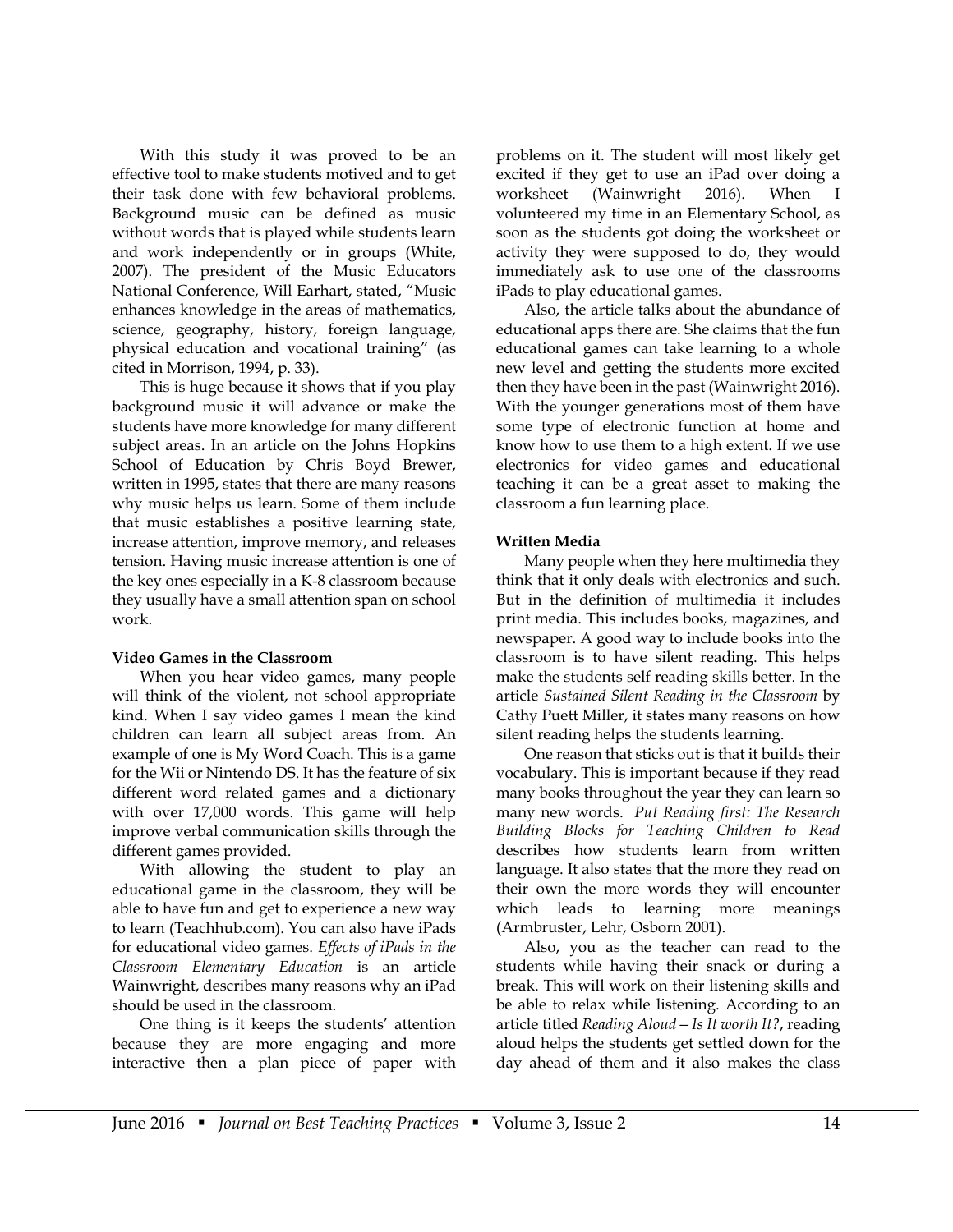share excitement, suspense, and emotion together when in the depth of the book.

The article also said that it may be one of the only books that they finish fully. This may not sound like a big deal but some children don't like to read by themselves so they will never truly ever finish a book or understand what comes from a written text. You could also integrate newspaper into the social studies unit with things that are going around in the community or even the world. I know that when I was in K-12 I did not know what was going on around me. All I knew was about stuff that had a direct impact on my life. According to the article titled *A Teacher's Guide to Using Newspapers to Enhance Language Arts Skills* by Newspaper Association of America Foundation, the newspaper is a living textbook.

It also states that it can be used to enhance many different subject areas like math and social studies and uses critical thinking. Written media can have many different effects on the students and can help enhance the classroom. It is a great technique and should be implemented in the classroom. Three ways you can do this is silent reading, reading aloud, and using newspaper articles.

#### **Conclusion**

In conclusion, integrating multimedia into the classroom can having many effects on the students in the classroom as described above. Multimedia is described to be using different medias and there are many types of media. Different kinds of media are video games, written media, music, and the internet. This can be a resource for you as a teacher or as a student.

It can have emotional effects and help the students' knowledge in a certain area. Music in the background of your classroom can help enhance the students learning. Using video games within the classroom can make learning fun for the students. Using newspapers can open the students' eyes to the world around them. With all of these things together your classroom can be a positive influence on the students learning ability.

#### **References**

- Armbruster, B., Lehr, F., & Osborn, J. (2001, September). Put Reading First.
- Brewer, C. B. (1995). Music and Learning: Integrating Music in the Classroom.

Effects of iPads in the Classroom on Elementary Education.

- FunBrain.com The Internet's #1 Education Site for K-8 Kids and Teachers - Funbrain.com.
- Miller, C. P. (n.d.). Reading Coach: Readers
- Need Time to Read: Sustained Silent Reading in the Classroom.
- Murray, P. (n.d.). Video Games Can Educate: Wii in the Classroom.
- Newspaper Association of America Foundation. (n.d.). A Teacher's Guide to Using Newspapers to Enhance Language Arts Skills.
- Oswald, A. (2010, June 4). Types Of Media. Reading Aloud --- Is It Worth It? (n.d.).
- Staff Writers. (2012). 50 Educational Video Games That Homeschoolers Love.
- Wainwright, A. (2016). Effects of iPads in the Classroom on Elementary Education.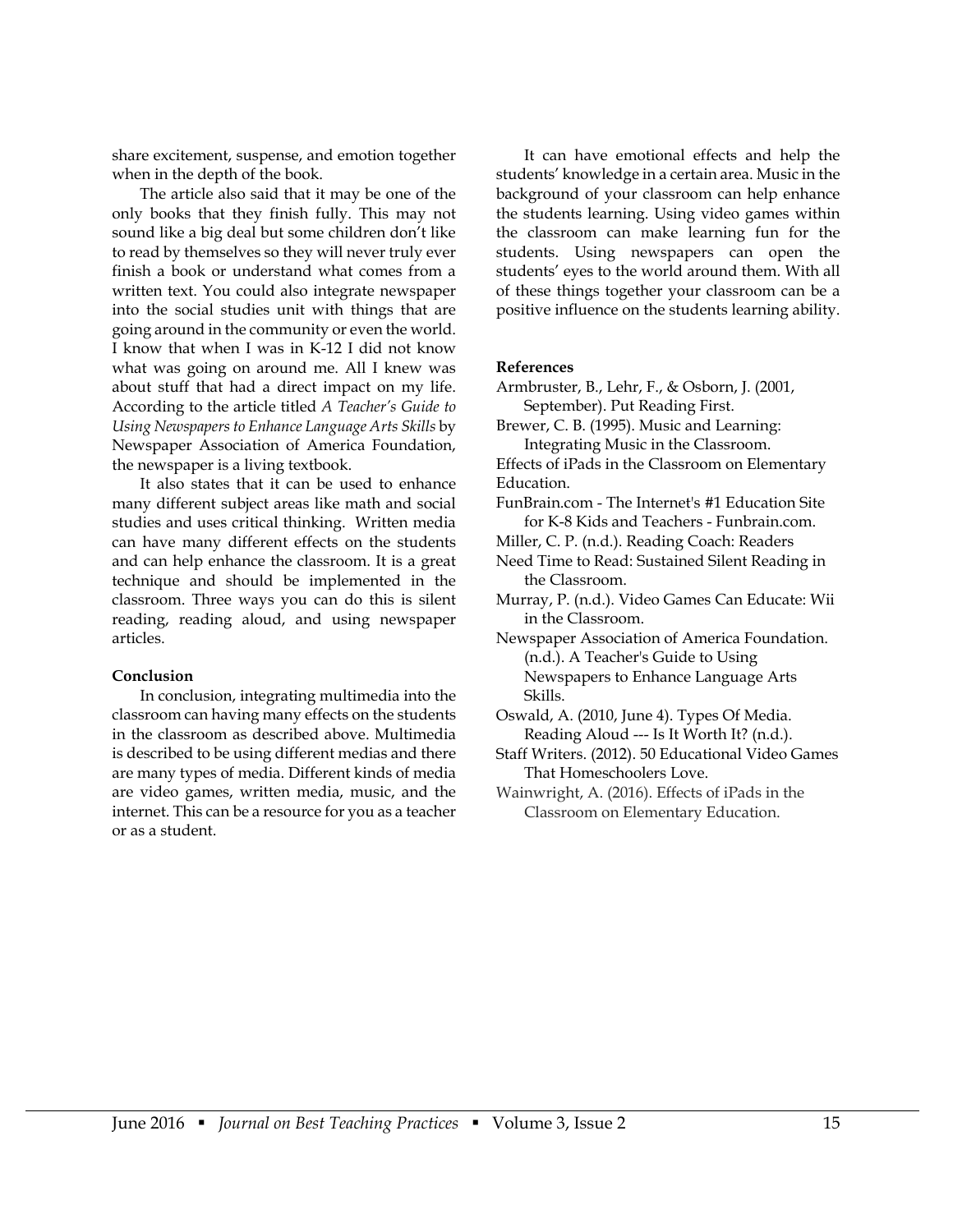# Using Social Media as a Classroom Resource Erik Rybak

**Abstract:** In today's day and age, it is hard to look into a classroom and not see some sort of technology being used as a teaching or learning aid. One thing that has started to become much more common in classrooms is social media. While many schools have started to ban the use of social media and other technologies in classrooms, others have started to welcome it with open arms by implementing them into students' projects and classwork. This paper explores how social media is being used in classrooms and its effects.

**Keywords**: *Teaching Practices, Social Media, Twitter, Classroom Communication, Learning* 

#### **Introduction**

For many people, social media is used as a means of communication between peers. They use it to connect and build relationships with others, regardless of geographical location. Many schools have been trying to ban the use of it on their premises saying that social media and other forms of technology are distracting and hinder a student's ability to learn in the classroom.

Now, educators have been trying to think of ways to take social media and implement it in the classroom in ways that will not have adverse effects on a students learning. There are many different examples of social media in this day and age; according to Nada Dabbagh and Anastasia Kitsantas from George Mason University some of these examples of social media include "Delicious, WordPress, Twitter, Flickr, YouTube, Facebook, and LinkedIn."

All of them could be able to provide a way to further students' education and communication in the classroom. According to Joanne Gikas and Michael M. Grant from the University of Memphis there are 3 different reoccurring themes that involve social media in the classroom; "engaging learners with constant connectivity, fostering collaborative learning, and enabling authentic learning on the move."

#### **Advantages**

There are many different types of social media; experience and resource sharing tools such as Twitter and WordPress, Wiki software like Wikipedia, media sharing tools like YouTube and Flickr, and social networking sites like Facebook and LinkedIn. (Dabbagh and Kitsantas, 2012) So, what this means for instructors is that there can be a pretty much endless array of options for communication among social media.

A constant connectivity between both students and instructors is a great way for them to be able to access information extremely quickly. Social media is allowing a way for students and instructors to streamline their access information that otherwise would have been very difficult to find 50 years ago. Also, with applications like Facebook implementing instant messaging systems it is now much easier for students and teachers to contact each other with ideas and questions.

Social media provides a way for students to collaborate more easily than ever before. In many of the different social media applications students and instructors can create private groups to discuss, share ideas, and ask questions. Many teachers and students could have busy schedules which could make it difficult to actually meet in person in order to discuss projects, homework, and other class assignments. Students and instructors now have the ability to easily share pictures, videos, and documents because of social media. For example, the instructor would be able to use an application like YouTube to share a lecture or demonstration with the students who were not able to make it to a class.

Mobile devices are a huge part of social media. With many people now holding smartphones in their possession sharing and accessing media is easier than ever before. This means that students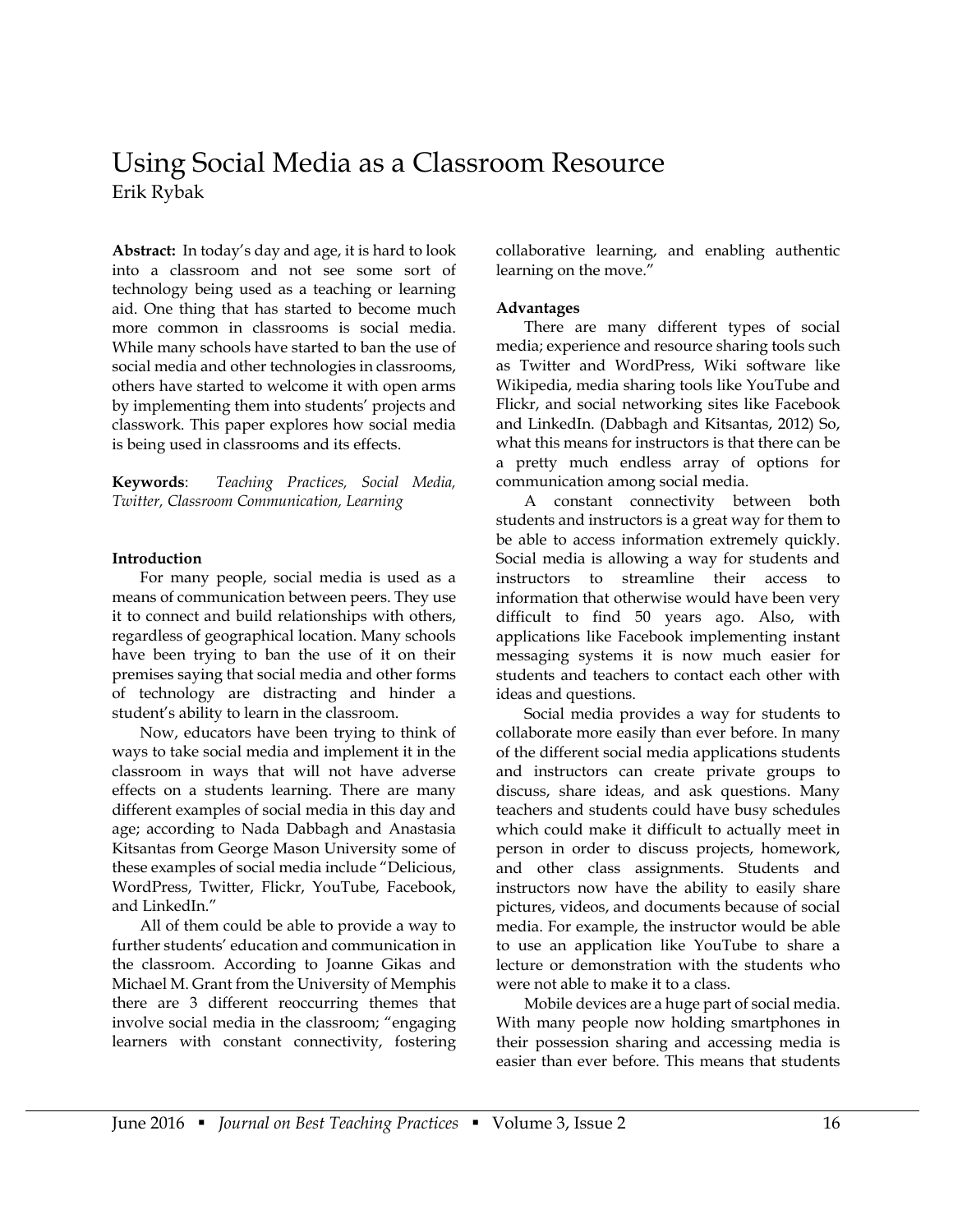and instructors are more than likely to be near a source of communication at all times. According to Joanne Gikas and Michael M. Grant from the University of Memphis using the social media tools that are able to be accessed on a mobile device students and instructors are able to create a "personalized and authentic learning experience."

Using social media in the classroom can be a way to keep students actively engaged in discussion and research. Having the students use social media could allow them to interact with other students to form their own questions and even find the answer to them without an instructor giving them all of the information right away. Discussions are a way to make students actually think about the questions at hand and form their own questions.

#### **Disadvantages**

Like any other teaching practices there are drawbacks to using social media in the classroom. In many classrooms instructors are already having difficulties with keeping students on task so, introducing social media into a classroom that already has difficulties could create problems for the instructors and other students. With the use of social media in classrooms this means that mobile devices are likely going to be used as well. Students using mobile devices is something that could make teaching very difficult for the instructor. Teaching could become difficult for the instructor because keeping track of students who are using their mobile devices for learning and other students who are off task is very time consuming.

#### **Conclusion**

There can be many different uses and misuses that involve social media in the classroom. Some teachers might become hesitant to use different types of social media in the classroom because it could cause some distraction among students. On the other hand there can be many different uses of social media in the classroom that could benefit the student and the instructor.

One advantage of social media is that because of the growing amount of different forms of it, there can be a seemingly endless amount of possibilities for instructors and students to make a helpful and productive use of it in the classroom. The use of social media can also make it so that teachers and students have constant connectivity in and outside of the classroom. Students and teachers can have the chance to collaborate with each other much easier because of social media. With the introduction of smart phones, students and instructors also have the chance to be able to have connection to social media almost anywhere that has access to the internet. Lastly, the use of social media in a classroom setting can be a way to keep students actively engaged in classroom discussions and research.

With most of the research on social media in the classroom being used on higher level students it is tough to know what the use and impact of social media could be on students who are at the elementary and middle school level. It seems that instructors might be a little hesitant to attempt to use social media in younger classrooms because it might cause a larger distraction among students. The use of social media in classrooms can have different impacts on the different grade levels and professionals might not know how it will work until they try to implement it.

- Dabbagh, N., & Kitsantas, A. (2012). Personal Learning Environments, social media, and self-regulated learning: A natural formula for connecting formal and informal learning. *The Internet and higher education*, *15*(1), 3-8.
- Gikas, J., & Grant, M. M. (2013). Mobile computing devices in higher education: Student perspectives on learning with cellphones, smartphones & social media. *The Internet and Higher Education*, *19*, 18-26.
- Liu, Y. (2010). Social media tools as a learning resource. *Journal of Educational Technology Development and Exchange*, *3*(1), 101-114.
- McLoughlin, C., & Lee, M. J. (2010). Personalised and self regulated learning in the Web 2.0 era: International exemplars of innovative pedagogy using social software. *Australasian Journal of Educational Technology*, *26*(1), 28-43.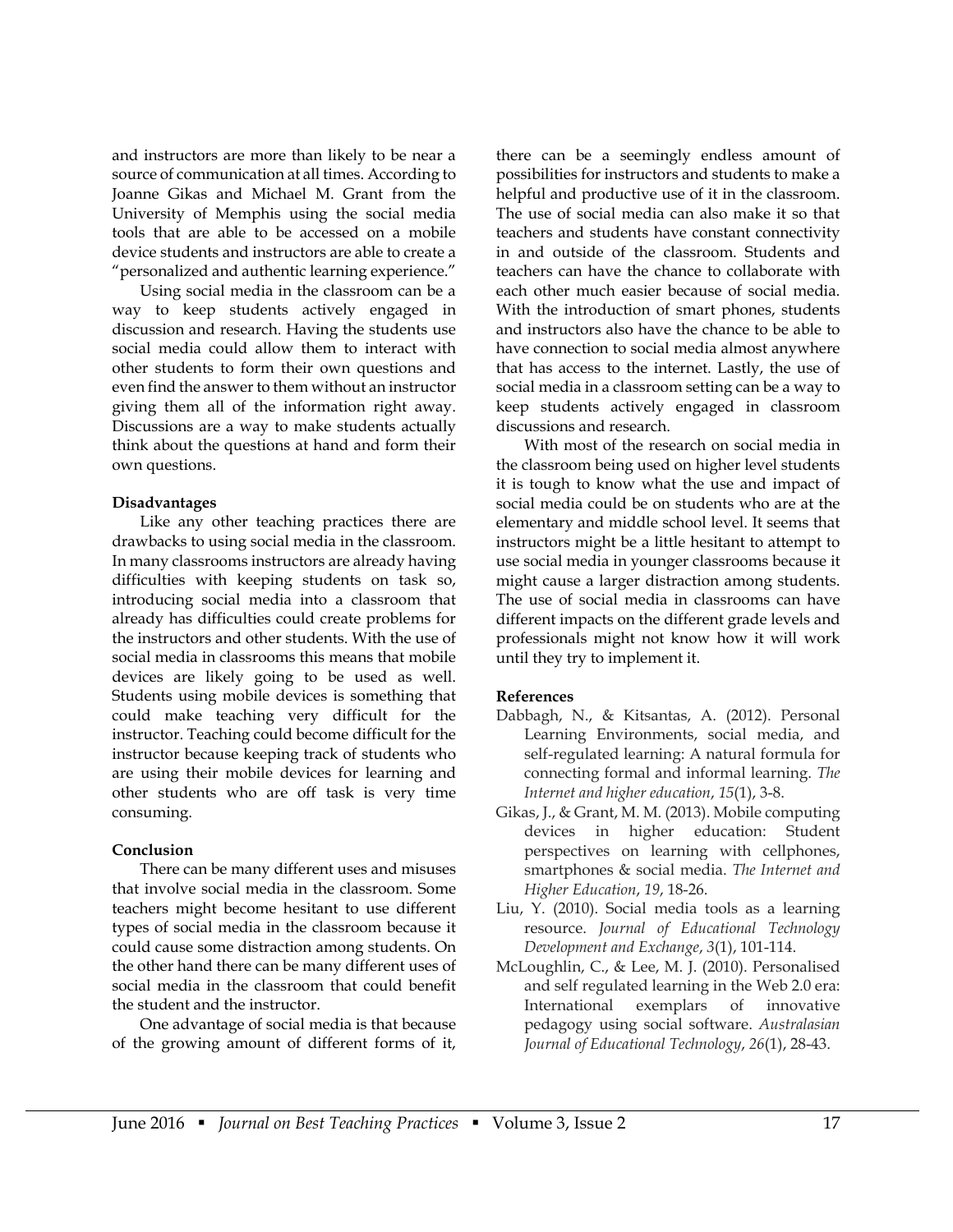# iPads in the Classroom

Zac Weber

#### **Abstract:**

Our world is changing and many things rely on technology. So why not bring it into the classroom? This paper's purpose is to explain why iPads are a great resource for K-12 teachers. They are a very useful tool in the classroom in a variety of ways. iPads improve students active and collaborative learning skills and much more. Through a considerable amount of research and personal experience, this paper will explore the benefits of having an iPad in the classroom and why teachers should invest in them for their students. It will also explore a few of the downfalls when iPads are used in the classroom.

**Keywords:** *iPads, Educational Technology, Active Learning*

#### **Introduction**

There are many ways out there that teachers can improve their classroom. As a first time teacher you have to decide what is best for your students. One of the possible ways to do this is to bring technology into the classroom. There are many technologies that can be beneficial, but iPads are one of the most efficient. The iPad is a tool that is easy to use, and with its touch screen technology it is very compatible for students of all ages. Having the iPad in the classroom brings education to life. Students would have access to almost every good resource out there, including dictionaries, educational apps, and best of all, the internet itself. Students would almost have everything they need in the palm of their hands.

#### **Why bring the iPad into the Classroom**

Bringing the iPad into the classroom is a benefit for not only the students but the teachers as well. The thought of new technology in the classroom helps with interaction within the students. For instance, if a teacher wanted to assign a project for the students to make a video, this would now be possible because of the camera and video option on the iPad. This would allow for students to gain a better understanding of the content that they are learning and also would force them to interact with one another by making the video.

This form of technology also allows for the students to be more independent and responsible. Instead of always having to ask the teacher a question, with iPads students would be able to explore the answer themselves (Reid, 2011). There are also over 5,000 educational apps out there that students are able to use. 1,000 of those apps being free. This allows for students to learn independently, but at the same time, allows for them to learn in a more desirable way (Hu, 2011).

#### **iPads in a math setting**

Bringing an iPad into a math class for instance would be a huge benefit for the students and teachers. There are a lot of mathematic related apps that can be downloaded onto the students iPad. This would allow for them to not only work on math in the classroom, but having the iPad would allow them to take their studies outside of the classroom. A lot of younger students would enjoy the fact the they can play games on their iPad, but at the same time they are being educated. The students themselves might not think that they are getting educated but for most students they learn better when they enjoy what they are doing.

#### **iPads in a college environment**

There was a study done at the University of Indiana and Purdue University. The study was about how students would use the iPad in a college classroom. The one catch was that the students had to have a negative feeling about iPads going in to the class. 209 students participated in this study and of those students, 85% of the students came out of the class saying that they actually enjoyed have the iPad in class. They said that it improved their active learning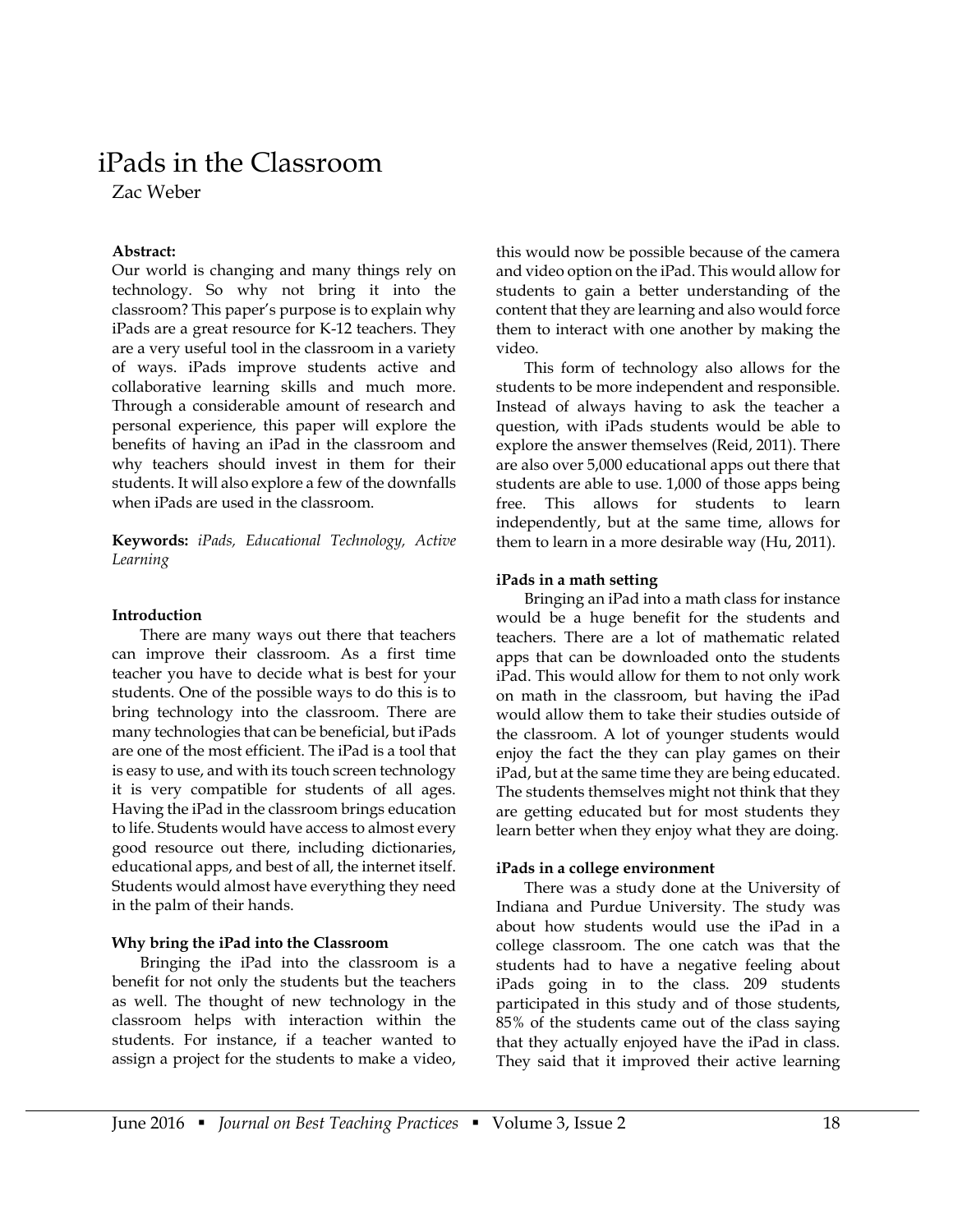skills and student engagement. The students that enjoyed having the iPad in the classroom said that they plan to continue to use it in their future professional studies because it was so useful and helpful (Diemer,2013). This could be a huge advantage for K-12 teachers because of the success that it brought to college students.

iPads would also be a huge benefit for the classroom because it could eliminate textbooks. Textbooks are very expensive, especially those in the biology and mathematics department (Murray, 2011). They are also a pain for many students because either they lose them or damage them. Textbooks on the iPad would only have to be purchased once and you would not be able to lose them or damage them (Hu, 2011).

## **iPads helping students with ADHD**

iPads are also a very useful tool for students with ADHD or other disorders. A tutoring project was done in an elementary education reading course where a student with ADHD was struggling with reading. One of the most beneficial components of the iPad that helped this child was the iBook's feature. It allowed for the student to change the font size, write notes in the text, and use the audio-enhanced dictionary. In a six-week time period the student with ADHD gained a year's worth of reading improvement. The student also gained more confidence in himself and was easier to teach (McClanahan, 2012). As you can see, this study is very promising if we brought iPads into the classroom. It shows us that it can be a very helpful tool for students with disorders as well.

iPads could be the future to our student's success and we need to really think about bringing them into our classrooms. "They allow for classroom beyond the four walls and are the biggest thing to hit school technology since the overhead projector" (Hu, 2011; p. 3)

#### **Downfalls of having an iPad in the Classroom**

As research shows, there are a lot of good opportunities when iPads are brought into the classroom. We know with every good thing comes some downfalls. Being a student from a school that had iPads really showed me that there were bad things about them. Though they benefited me in many ways, it kind of became a distraction at times.

iPads can be a distraction to a lot of students who do not take the technology seriously. Playing games, recording the teacher, and sending messages during class are just a few of the downfalls of letting the students use iPads in class. Irresponsible students also would forget to charge their iPad or come up with other reasonable excuses that their iPad would not work. Another big problem with having iPads in school is that for most of the resources that they are used for they need Wi-Fi. The problem with that, is that if students do not have Wi-Fi in their home, they will not be able to do their assignments that they have online.

The upside to this problem is that not a lot of educational apps require Wi-Fi. Most assignments can be downloaded onto iBook's and for that app you do not need any internet connection. iPads can be a pain at times but you can plan accordingly. Another issue with iPads that many will be concerned about is the cost. But what people do not realize is that you can apply for grants and fund for them. Some of the cost will come out of the school's pocket but a lot of the money can come from other people, like the community or government.

# **Overall a good investment**

When thinking about the positives and negatives about iPads in the classroom I hope you can see that the positives far outweigh the negatives. Overall, investing in iPads for the classroom is a very good idea. Though there might be a few downfalls in the process, they can be worked around very easily. iPads can improve students' active learning capabilities, bring things to the classroom that have never been seen, and improve student's overall education. Teachers can use iPads for many educational reasons to help improve their student's intelligence.

It will take the classroom to a whole new level and will have many wondering why they did not start using iPads earlier. Getting iPads in our classrooms would be an all around good investment because of everything it brings. One of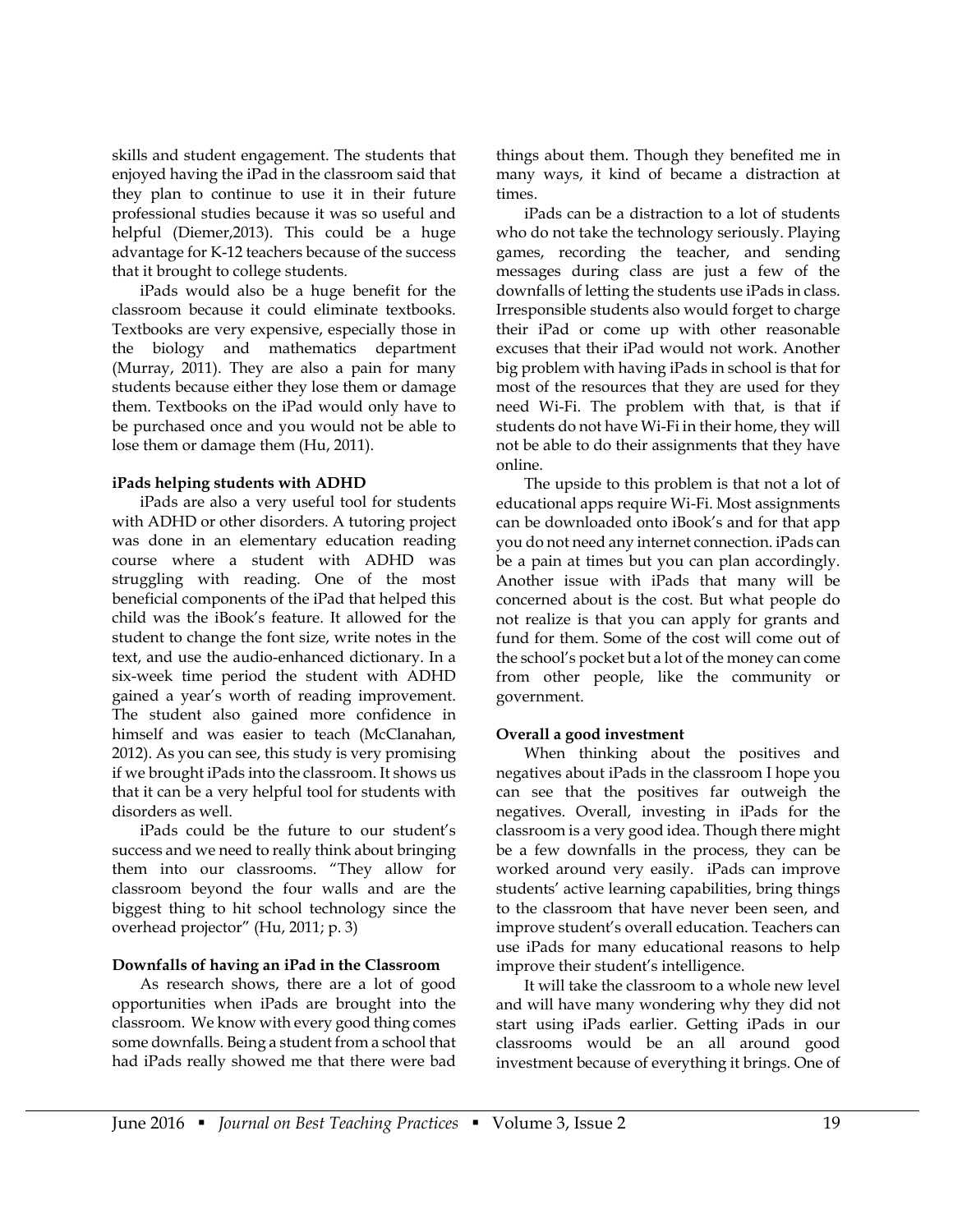the best teaching practices would be to bring the iPad into the classroom for the success of our students. One of the nice things about this teaching practice is that it does not only benefit the student but also it really benefits the teacher as well.

As a society we really need to think about this and incorporate iPads into all schools. This kind of teaching will take some time but in the long run it will all be worth it. It is a different and unique way of learning that should be brought to many classrooms for the sake of our current and future students.

- Diemer, T. T., Fernandez, E., & Streepey, J. W. (2013). Student perceptions of classroom engagement and learning using iPads. *Journal of Teaching and Learning with Technology*, *1*(2), 13-25.
- Hu, W. (2011). Math that moves: Schools embrace the iPad. *The New York Times*, *4*.
- McClanahan, B., Williams, K., Kennedy, E., & Tate, S. (2012). A breakthrough for Josh: How use of an iPad facilitated reading improvement. *TechTrends*, *56*(3), 20-28.
- Murray, O. T., & Olcese, N. R. (2011). Teaching and learning with iPads, ready or not?. *TechTrends*, *55*(6), 42-48.
- Reid, D., & Ostashewski, N. (2011, June). iPads in the Classroom–New Technologies, Old Issues: Are they worth the effort?. In *World Conference on Educational Multimedia, Hypermedia and Telecommunications* (Vol. 2011, No. 1, pp. 1689- 1694).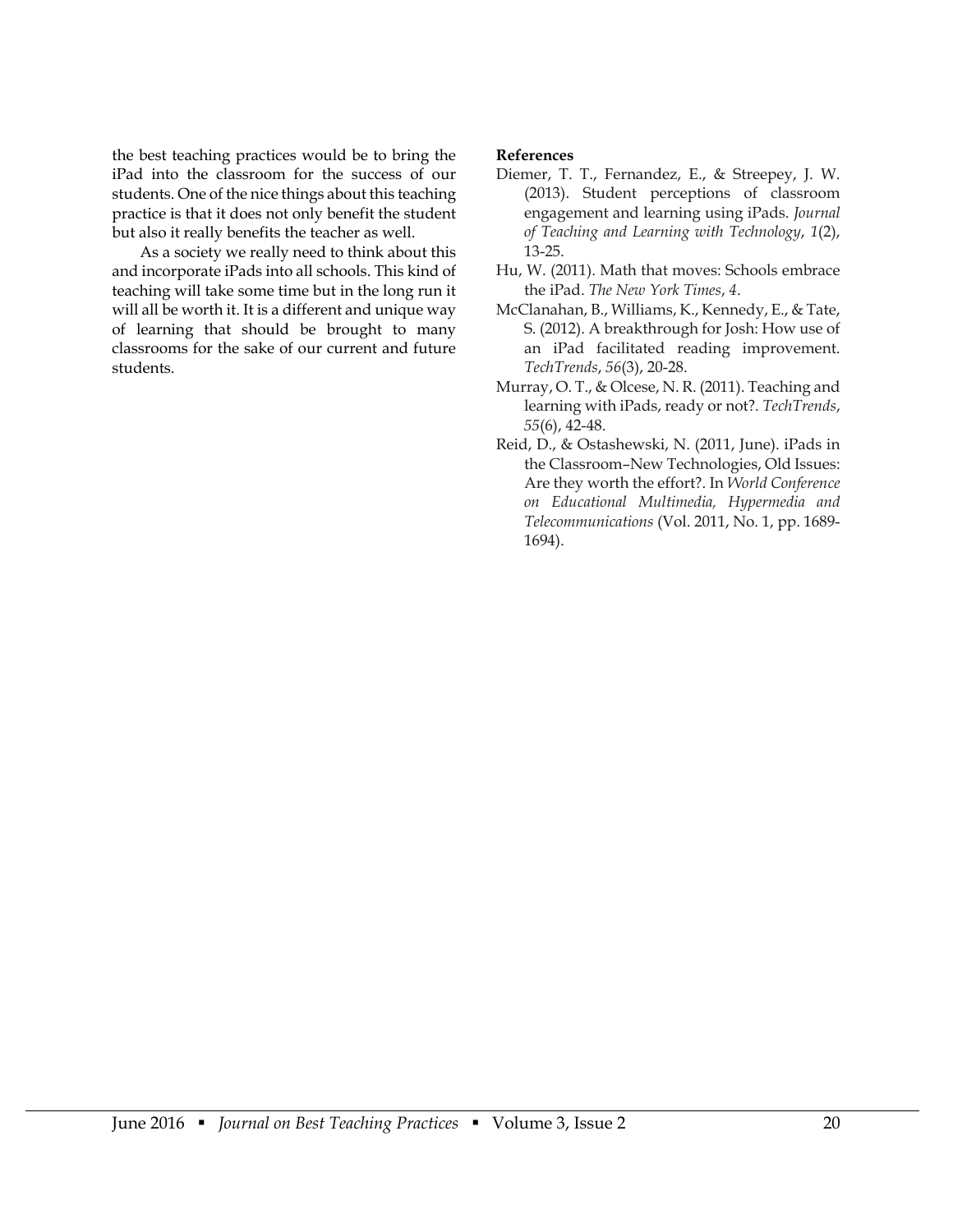# Khan Academy and Its Use in the Classroom Miranda Haack

**Abstract:** This paper outlines the use of Khan Academy in the classroom and how it can be used as a tool to help teachers educate more effectively. Throughout this paper, future educators and educators of today are given information about the positives and negatives of using the Khan Academy website. Educators will also be informed about how students who learn through this method may be learning more efficiently than others.

**Keywords:** *khan academy, learning, teaching tool, positive, feedback, classroom website*

#### **Introduction: What is Khan Academy?**

If someone were to walk into an elementary, middle, or high school classroom today, there is a chance that they would encounter students working on computers instead of using classic book and pencil methods. One of the many things that students may be using these computers for is an easy-to-use, non-profit website called Khan Academy. This website was created by a man named Salman Khan. It consists of around 3,400 instructional videos to help students learn new content, and provides interactive quizzes and software that teachers can use to track student progress (Noer, 2012). The website was started in order to teach people who wanted to learn new things on their own, but has evolved into a terrific teaching tool (Murphy et al., 2014). Khan Academy offers help in many subjects like math, science, economics, art, and computer science, as well as resources for test prep and teacher learning. This website can be accessed by anyone, so it is a program that can help everyone learn.

 Times are changing, and schools should be too. It would be wise for schools to do away with the standard hours of monotonous lecture and the idea that homework is only for at home. It is time for a new way of doing things: one on one time, especially in the classroom*.* Khan Academy allows for teaching both at home and at school without reducing the need for in-class teachers.

 Khan offers assignments by grade level, making it an even better classroom tool. Teachers can assign skills that go along with the topics they are teaching at the time, either as a way to help get the point across or as a way of initially teaching a subject.

## **How is Khan Academy a good teaching tool?**

According to Salman Khan, the old ways of teaching are not as effective as the used to be. Schools can no longer push students together by age group and shove information at them, hoping they all learn at the same pace (Khan, 2012). While grouping students by age is not an aspect of school that must be changed, the way children are taught may need a tune-up.

 Some schools use Khan's teaching videos in such a way that children learn at home by watching the videos, and then class time is spent doing "homework" and assignments (Thompson, 2011, p. 2). By having children learn this way, they are given the opportunity to learn at their own pace. This can give students the opportunity to spend more time on topics they may be struggling with and to breeze through the subjects that they find easy. Khan does not replace in class teaching, but it does allow for struggling students to catch up with difficult topics before they are tested on the subjects. By watching the videos supplied on the Khan Academy website, students can see what they are preparing to learn and gain prior comprehension of the subject before their instructor lectures the class. This shortens lectures and leads to more time for teachers to teach oneon-one with their students.

Students who are struggling often need oneon-one help with how to solve the problem instead of repeatedly listening to lectures. Many students need guided learning and Khan helps to make it easier for this type of learning to be used in schools. According to Clive Thompson (2011) "For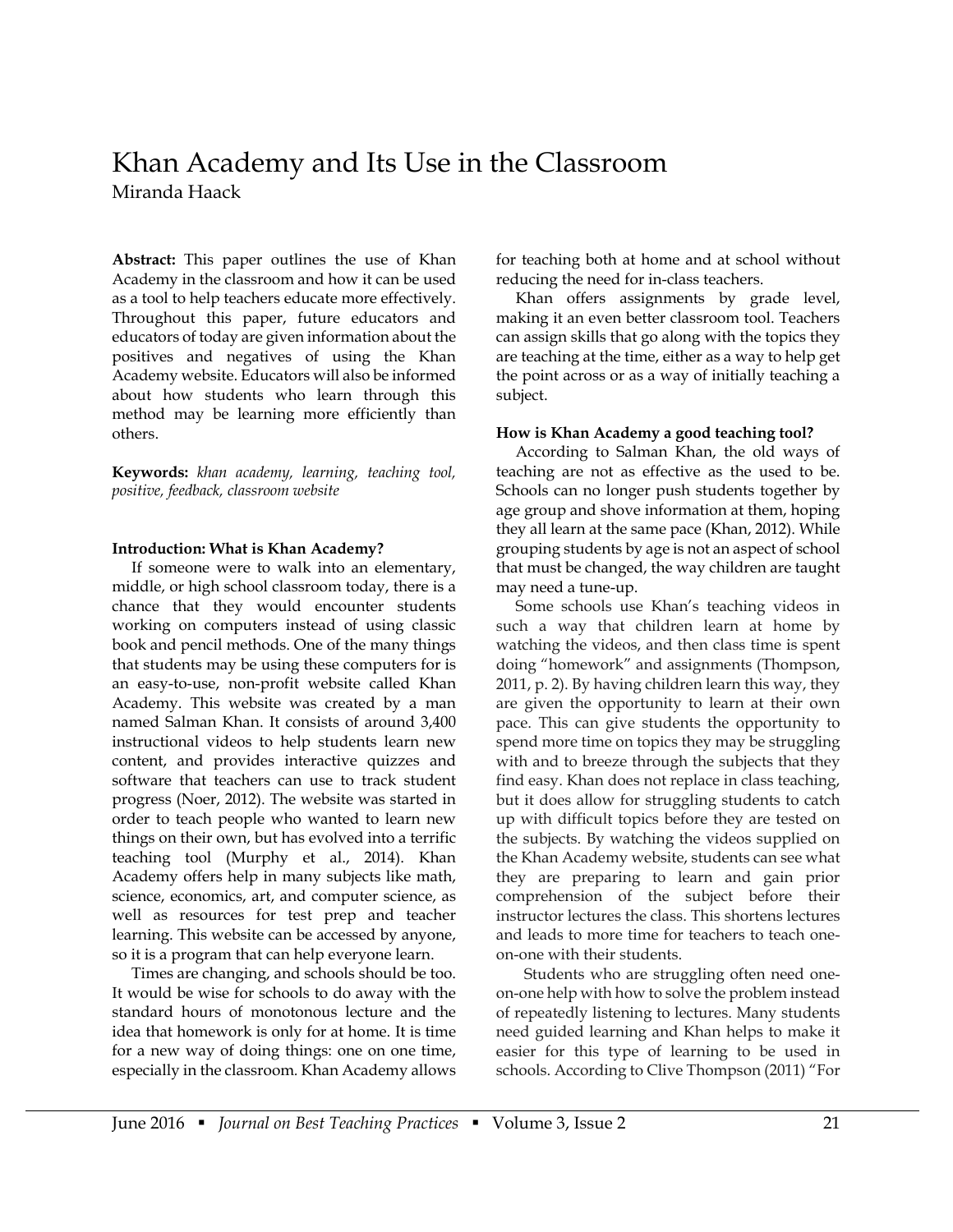years, teachers…have complained about the frustration of teaching to the "middle" of the class." This means that that students who are more advanced get bored during lecture times, and students who do not understand are left in the dust. The use of Khan Academy is the perfect way to change this.

 Khan Academy has many positive aspects when considered for use in school. Schools often lack resources for updated software, but Khan can help to solve this problem. As was stated earlier, Khan Academy is a free-to-use program that can be used by anybody. While the website was originally created for people to learn at home and on their own, it also has many tools that make it applicable for use in classrooms. Salman Khan is allowing schools to utilize his program as a method of teaching without charging a dime. This is a very good resource for schools since it is so useful and does not cut into the school budget.

#### **How teachers can use Khan Academy**

When using Khan Academy, teachers are able to sign onto the website as "coaches" and from this position they can get very involved in their students' learning. Teachers can monitor the amount of time their students spend on specific topics, how much time is spent on the website altogether, and what kind of topics with which the students are struggling. By using this option, teachers are able to set goals for their students, and to make sure that students get help with the content that they may be struggling to understand. If an instructor notices that a student spent almost half of his/her time with Khan working on one problem, it may mean that the student needs a little bit of extra help with that specific topic. This allows teachers to help struggling students before they allow themselves to give up on the subject.

 On Khan Academy, teachers can filter their students by class in order to make monitoring class work simpler. The separation of classes can also help teachers to motivate their students. Instructors can create competition between the classes, such as comparing the percentages that students in each class have mastered or comparing how many students in each class have completed their assignments. Khan is set up in a way that students practice skills as a way to master them. Teachers can get involved and keep students motivated to learn by offering prizes for student success and for the students who go above and beyond to take control of their learning. Khan makes it easy to award success, which is one of the best ways to keep students engaged and motivated.

#### **What are some negatives of using Khan Academy, and how can they be avoided?**

According to Graham R. Parslow (2012), the aspect of Khan Academy that allows people to learn when they want where they want can be negative as well as positive. There have been decades of research about programs like Khan Academy, showing that learning when and where it is convenient does not work. Giving people too much freedom about how they learn is a negative aspect because some students do not have any desire to learn. Khan without guidelines may only work for motivated students. This drawback can easily be reversed by graded learning. On the website, teachers have access to several tools that can help with tracking work and lead to more motivation for students. Khan's website has many tools for teachers to use to motivate students. Through the website, teachers and families can track the work that students are doing and Khan Academy has a whole section of recommendations of how to use these resources to motivate students. One solution may not work with all students in the classroom but there are many options for instructors to try, meaning most teachers will be able to avoid this "negative."

 Since Khan Academy is an online learning community, it can be used in ways it was not intended for. One risk of using Khan in the classroom is the risk of dishonesty. Students can easily pass their classmates' work off as their own because handwriting cannot be traced. If teachers grade students on the time spent working online with Khan Academy subjects, there is a risk of the kids claiming to watch a few of the supplied teaching videos, while they are actually letting the video play while they do something else, just so it looks like they are filling their time. Many students are truthful and have a real desire to learn, but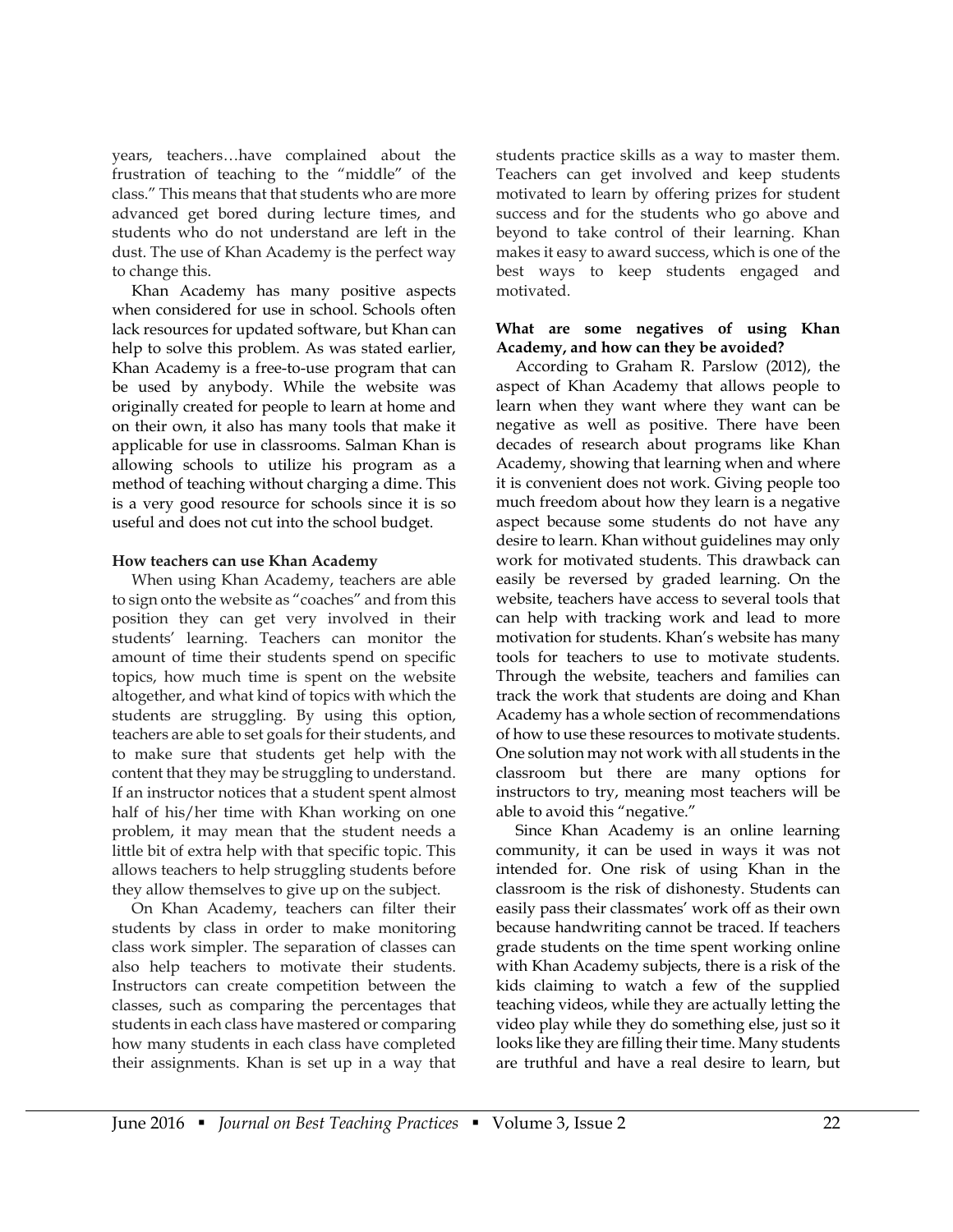others are willing to do the bare minimum or cheat to get by. Teachers are often able to detect cheating, especially during class, meaning this risk is avoidable if teachers pay close attention.

### **Conclusion**

Students of today typically enjoy the integration of technology in their classes and teachers often look for new ways to implement the use of technology in the classroom. Khan Academy has a lot to offer to teachers and students, which can make learning more fun and easy to understand. Like all other teaching tools, it is not for every teacher or student in every school, but this resource is one that could spread out and educate the world.

- Khan, S. (2012). *The one world schoolhouse: Education reimagined*. Twelve.
- Murphy, R., Gallagher, L., Krumm, A. E., Mislevy, J., & Hafter, A. (2014). Research on the use of Khan Academy in schools: Research brief.
- Noer, M. (2012). One man, one computer, 10 million students: How Khan Academy is reinventing education.
- Parslow, G. R. (2012). Commentary: The Khan academy and the day‐night flipped classroom. *Biochemistry and Molecular Biology Education*, *40*(5), 337-338.
- Thompson, C. (2011). How Khan Academy is changing the rules of education. *Wired Magazine*, *126*, 1-5.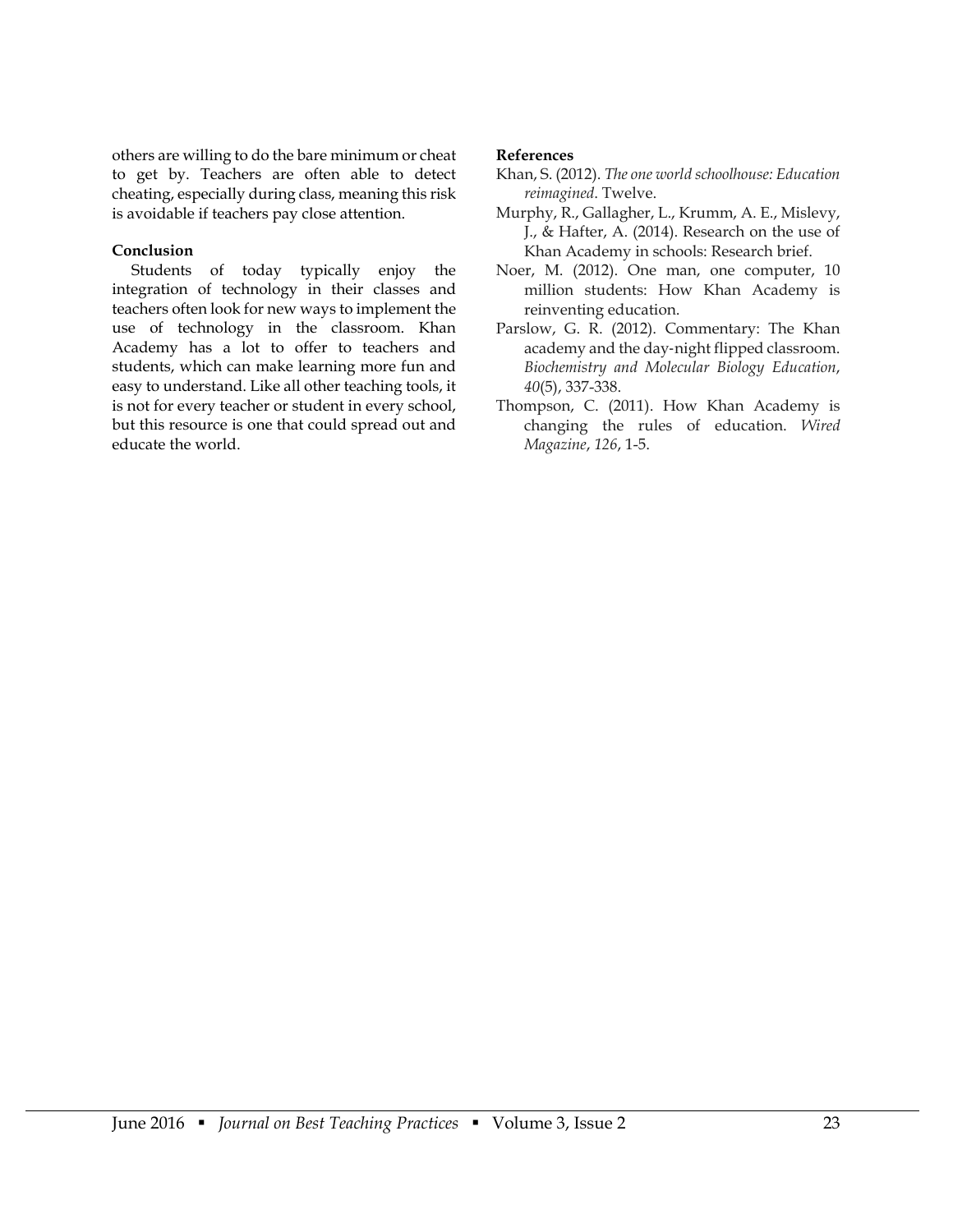# Using Learning Management Systems Emma Johnson

**Abstract:** As technology progresses it is helping both students and teachers improve their work in the classroom. Many teachers have started to use Learning Management Systems (LMS), which are tools that electronically track the performance of students in the classroom. The information that is being tracked is helpful for both students to see where they can improve, and teachers to see what lessons students are struggling with. These tools come in many forms such as flipped classrooms, apps, and websites. By using information from LMS, teachers give understandable lessons, resulting in students knowing what to focus on in each lesson.

**Keywords:** *Learning Management Systems (LMS), Communication Systems, Learning Objectives, Collaboration*

#### **Introduction**

Each semester that goes by a teacher has a new group of students that learn in different ways than the students from the semester before. Usually this would result in the teacher relaying on their knowledge from the previous class, not knowing if the current students are grasping the lesson as well as the other.

Before technology, any information about a student's performance in the classroom could not be tracked, until after a test was already given. Also before technology, students would take notes and study, but could not see how well they understood each topic until after their grades were posted. Now using Learning Management Systems (LMS) during lessons teachers see what lessons are confusing to students, and students see what areas they need to study more. Making uncertainty with each semester a thing of the past for both students and teachers. Meaning that teachers can go from semester to semester improving their class so that every student feels confident

#### **What are learning management systems?**

"Learning Management Systems (LMS) are webbased systems that allow instructors and/or students to share materials, submit and return assignments, and communicate online"(Lonn & Teasley, 2009). These systems are mostly used in higher education to help build communication between teachers and students. As of 2009, 90% of American universities use LMS (Hawkins & Rudy, 2007, Lonn & Teasley, 2009). "An LMS delivers content but also handles registering for courses, course administration, skills gap analysis, tracking, and reporting" (Watson & Watson, 2007, p.3).

As time has passed and our technology is progressed, but the primary goals of LMS stay the same. Bailey (1993) states that the main goals of LMS in education are: "instructional objectives are tied to individual lessons lessons are incorporated into the standardized curriculum courseware extends several grade levels in a consistent manner a management system collects the results of student performance lessons are provided based on the individual student's learning progress" (Watson & Watson 2007, p.3).

These functions of a LMS allow for teachers to observe students closely while also allowing a student to study and contact the teacher in any space they personally find comfortable to learn (Cavus, Ibrahim, Uzunboylu, 2007). Allowing a student to reach their classroom goals from anywhere.

One of the biggest things that makes Learning Management Systems not only unique, but allow for such positive results are learning objectives. "A learning object can be defined as any digital media that can be reused to support learning" (Watson & Watson, 2007, p.7). Although there is disagreement on the standards of learning objectives, ultimately they are the frameworks that allow for a customized learning for each student (Watson & Watson, 2007).

The best results for an effective Learning Management System though come when both communication systems, and learning objectives come together (Watson & Watson 2007). These two pieces of learning have been proven to be the most well received and effective forms of learning by students. Therefore mixing them together will ultimately help the LMS reach the goal of supporting individual learning. Using LMS as the umbrella system to allow other proven systems work to help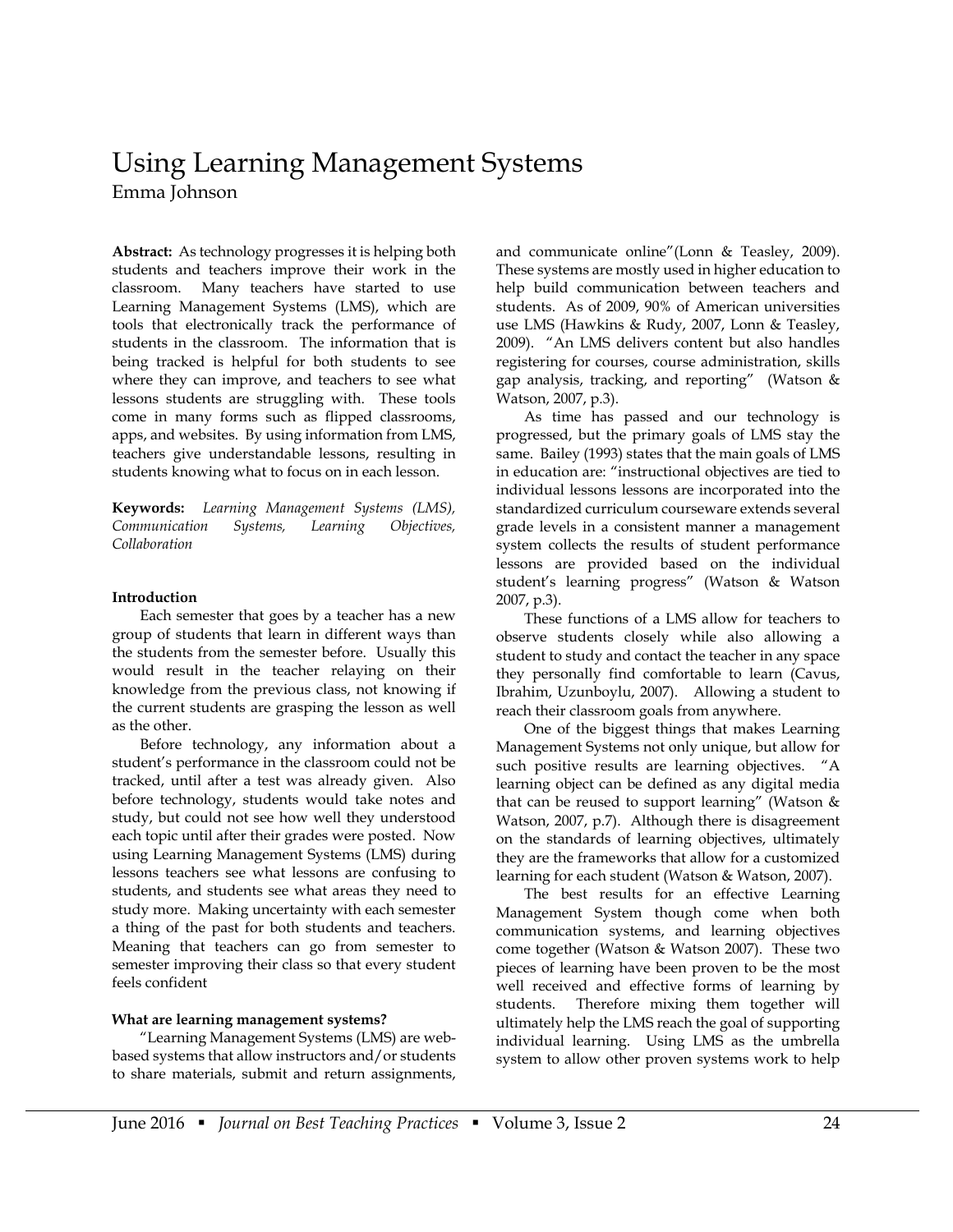strengthen the class. Therefore making the class as a whole more student friendly, while feeling customized to their own form of learning.

#### **What are the benefits of learning management systems?**

Management systems have been a debatable topic ever since they started, due to the more independent form of learning, because of this many studies have been done to try and understand how these systems affect both teachers and students. One study done at an American Midwestern university showed that in 2007 85% of teachers and 99% of students used LMS to begin with. Among the teachers 39% preferred LMS for improving communication with students, while 45% of students preferred LMS for saving them time. Altogether the study showed that LMS were favorable among teachers and students for the ability to access information.

Looking at the activity of every person in the study 95% of both students and teachers went on the site regularly to view posted information. At the end of the two-year survey the majority rated the LMS valuable or very valuable to education (Lonn & Teasley, 2009). This survey is an important step in understanding how effective LMS are. Obviously many teachers and students use them and find them very beneficial in communicating between teachers and students to obtain notes and class work.

It makes it clear that students felt very comfortable working on their own, but as LMS technology develops students feel more comfortable using the tools to help each other. This technology allows the students to feel confident in communicating and doing work independently, because they have access to schoolwork and their teacher, as well as classmates in the same place.

In a Learning Management System experiment, computer-programing students were given a test online. The class was split into thirds, one-third having an advanced LMS, another third having a standard LMS, and the last third did not use LMS at all. The test had all the students work on course work and look at notes online, then afterword they took an online assessment that would automatically be graded after the test was done.

For students with the LMS communication systems they could set up times to chat with their teachers, and for the more advanced systems students could chat with one another and have discussions on each topic. After the study, it was clear that there was not much difference when it came between the standard LMS and traditional learning, but there was a significant difference between the group of students who had the standard and advanced communication systems (Cavus, Ibrahim, Uzunboylu, 2007).

This research shows the being able to discuss the information from class with other students dramatically affects a student's success. "Through socially based interaction, such as collaboration, mentoring, peer tutoring, and negotiation of meaning, students are able to construct knowledge, and this leads to meaning-making"(Watson & Watson, 2007). By looking at these two studies it is clear that communication and collaboration are two of the biggest differences between a Learning Management System and traditional classroom learning. To be able to communicate with both teachers and students through the comfort ability of a student's own space, allows for better learning environment.

Of course this could get confused with a Communication Management System (CMS), which are other programs set up to help enhance the classroom. A LMS is made to be "learner and organization focused: It's concerned with the logistics of managing learners, learning activities and the competency mapping of an organization" (Oakes, 2002, p. 74). One part of an LMS is communication systems, but many programs that are made as primarily CMS get miss labeled as a LMS (Watson & Watson, 2007). Therefore even though studies done on LMS show that communication is one of the biggest differences in technology based and traditional learning, the fact that students have an organized system to communicate, along with a way to track progress makes the systems LMS. Allowing students and teachers to not only communicate with one another, but also understand how they are leaning and progressing in the class.

#### **How are learning management systems progressing?**

Our society is in the information age, using computers and technology to improve our lives. Unfortunately our education system has remained industrial by teaching each child as an equal; therefore no child gets individual education they might need (Reigeluth, 1994; Watson & Watson, 2007). In order to change our current system there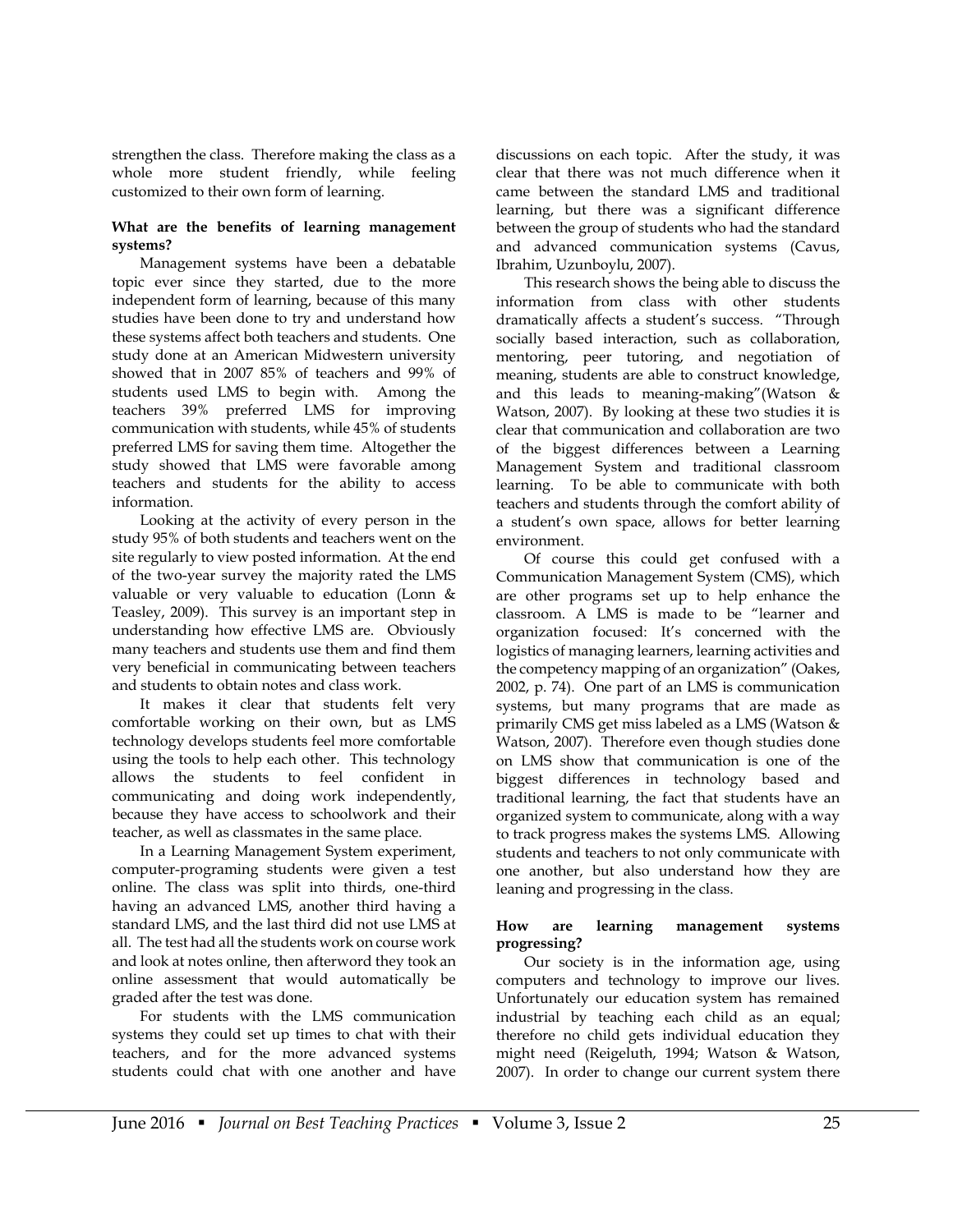needs to be a shift from a standardized form of teaching to a more individually based form of learning. By switching to this form students will be able to master each subject at their own pass and progress through the class when it is proven they are able to complete the work at hand (Schlechty, 1991; Watson & Watson 2007). Meaning that the teacher would act as a guide, being in constant communication and helping the student set personal goals to make sure they understand everything that is being asked of them (Watson & Watson, 2007). This means that there needs to be a balance in the classroom between complete student control and teacher control.

The struggle comes in when a teacher has to figure out both the learning objective and communication systems that need to be used for the class. Not only does it become an issue of making an effective learning objective, but also being able to fund using learning management software. (Watson & Watson, 2007). "Immense cost in developing the instruction, estimated as high as \$100 million to build a comparative system today" (Watson & Watson, 2007, p.10). This high cost is due to the fact that there are only a few LMS out there, and private companies run most. By making more LMS avalable at cheaper costs more schools will be able to use all functions of the system to their fullest (Watson & Watson, 2007).

#### **Conclusion**

Learning Management Systems (LMS) are tools both teacher and students can use to help support learning through constant online communication. Using advanced LMS will help a student understand a topic better, while letting their teacher know how they can improve their classroom. Although finding and forming quality LMS is difficult to do, the results are extremely positive to the classroom. Teachers should always do their research on different systems to see what fits their classroom while staying in their school's budget. Then it is as easy as adding their lesson plans and homework to the system and watching the individual progress. This means that teachers can go from semester to semester improving their class so that every student feels confident. Overall using LMS lets students and teachers personalize the classroom, which supports individual achievement.

- Bailey, G. D. (1993). Wanted: A Road Map for Understanding Integrated Learning Systems. In G. D. Bailey (Ed.), Computer-based Integrated Learning Systems (pp.3-9). Englewood Cliffs, NJ:
- Cavus, N., Uzunboylu, H., & Ibrahim, D. (2007). Assessing the success rate of students using a learning management system together with a collaborative tool in web-based teaching of programming languages. *Journal of educational computing research*, *36*(3), 301-321.
- Lonn, S., & Teasley, S. D. (2009). Saving time or innovating practice: Investigating perceptions and uses of Learning Management Systems. *Computers & Education*, *53*(3), 686-694.
- Oakes, K. (2002). E-learning: LCMS, LMS- They're not just acronyms but powerful systems for learning. Training & Development, 56(3), 73-75.
- Reigeluth, C. M. (1994). The Imperative for Systemic Change. In C. M. Reigeluth & R. J. Garfinkle (Eds.), Systemic Change in Education. Englewood Cliffs, NJ: Educational Technology Publications.
- Schlechty, P. C. (1991). Schools for the 21st century: Leadership imperatives for educational reform. San Francisco: Jossey-Bass Inc.
- Watson, W. R., & Watson, S. L. (2007). What are learning management systems, what are they not, and what should they become?. *TechTrends*, *51*(2), 29.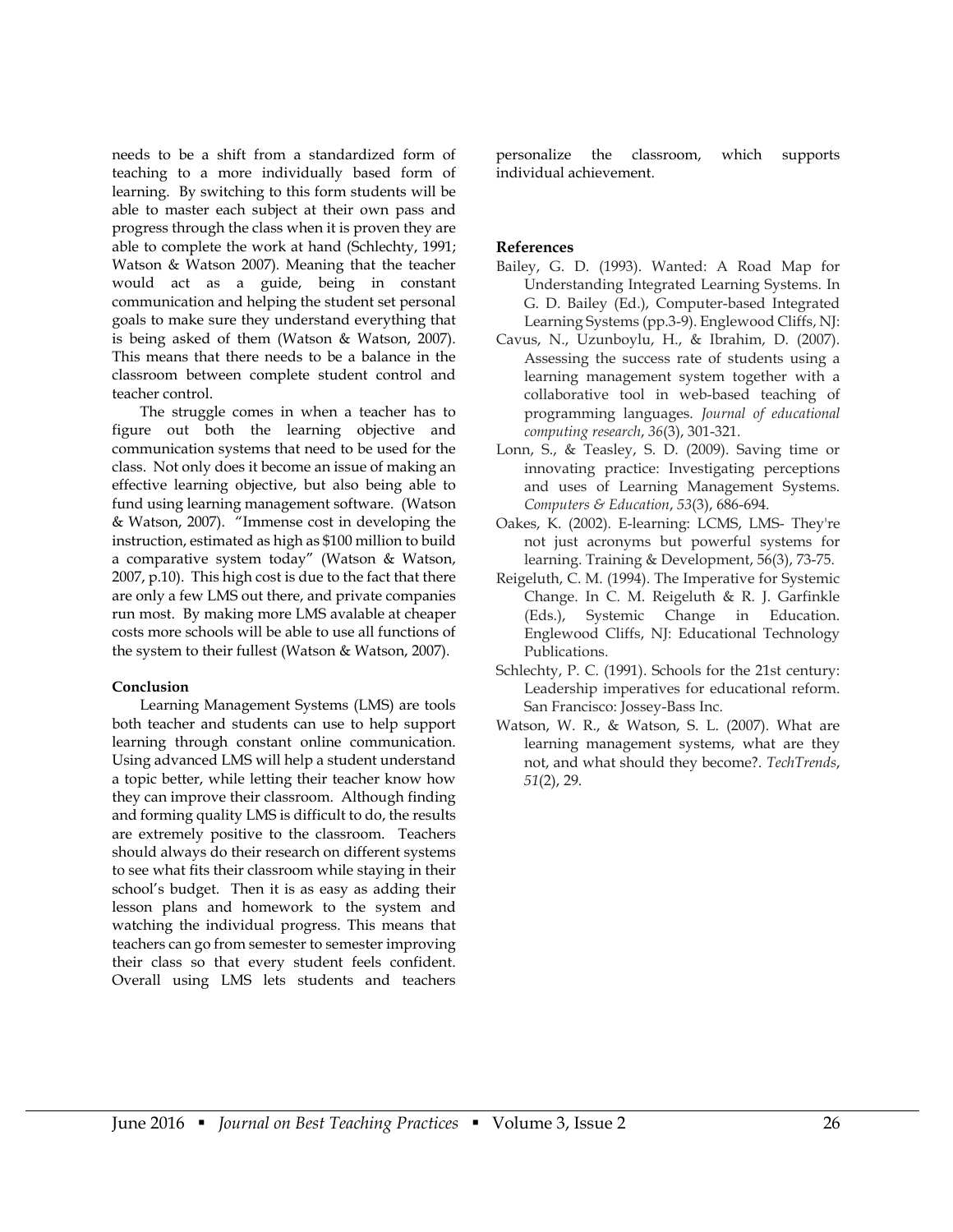# Professional Development Opportunities for Educators Emma Hengemuhle

**Abstract**: This paper explains the importance of professional development within the education system. Professional development opportunities create better teachers which ultimately improves the education system as a whole. This paper also addresses the importance of conferences and inservice days for teachers to successfully participate in professional development opportunities, which in turn create a better classroom environment for their students and positively impacts their education career.

**Keywords**: *professional development, conferences, inservice days, teacher learning*

# **Introduction: What is professional development?**

Within the K12 education system, many teachers partake in staff development days, inservice days, or basic conferences to improve their teaching styles. These conferences are implemented within the school year in order to influence the education students receive, but often, these days are ineffective for both students and teachers.

Students view these days as a simple vacation day, instead of something that could be influential to their education careers, and teachers often view these days as a waste of time. Some focus on the time when they are able to go out to lunch and socialize with their colleagues or when the conference is over, instead of focusing on the professional development opportunity before them. Despite these tainted opinions, professional development is utilized to positively influence the classroom environment and the performance of the teacher (Borko, 2004; Garet et al, 2001; Guskey, 2002; Yoon et al, 2007). By going through professional development workshops, teachers improve their knowledge in both their specific subject areas and their general instructional practices within the classroom (Borko, 2004).

### **Problems with current professional development methods**

The use of ineffective professional development programs is one issue within American teaching practices. Current professional development in-service seminars and conferences are said to be ineffective because they do not consider how teachers learn (Borko, 2004). These days are about development for the teachers and if they are not guided by how the teachers learn, they are ineffective.

Professional development opportunities challenge teachers to change their beliefs about education and characteristics regarding how they teach, but do not give concrete steps in how to make these changes (Guskey, 2002). If solutions are not being provided for the problematic methods in a teacher's instructional practice, how can they be expected to alter them to make their practices better? Professional development days are not as effective as they can be because they are not providing concrete knowledge and skill sets to those who participate in them.

Schools also struggle in providing highquality experiences to their teachers during the professional development opportunities because they have a scarce amount of resources. Funding for professional development is normally stretched across a wide group of teachers instead of focusing on a smaller group (Garet et al, 2001). With the low levels of funding, teachers often participate in in-service days that are short and are thought of as a waste of time. The educators do not learn anything substantial to implement within their classrooms. This is due to the fact that during these professional development sessions teachers are instructed on one particular subject for that specific day and then it is tossed aside and never touched on again. This is problematic because a teacher cannot fully implement something into their classroom if they do not understand the basics of it.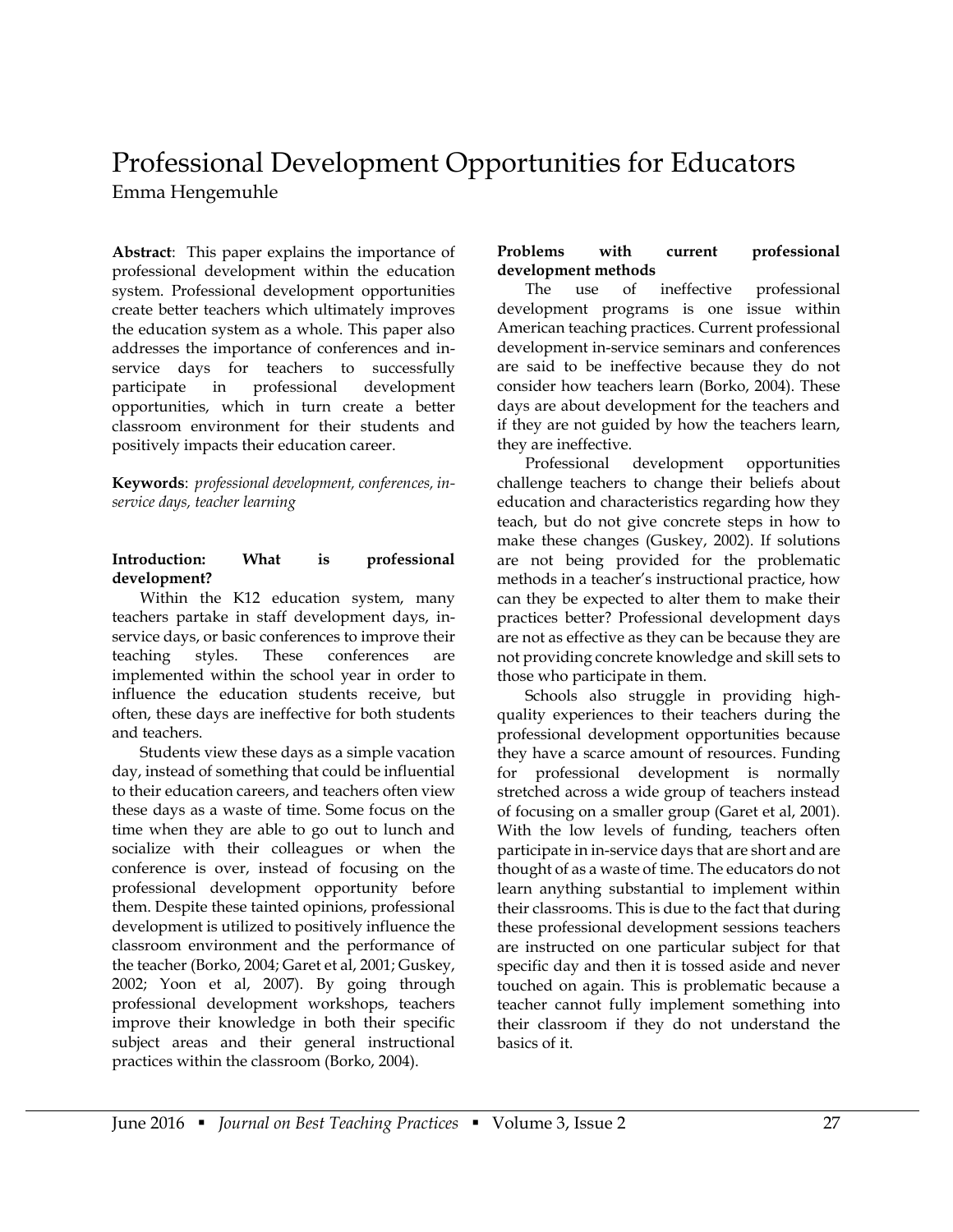Ultimately schools are only as good as the teachers and administrators within them (Guskey, 2002). With this in mind, professional development should be of a higher importance within the education system in order for schools to stand to their highest potential.

# **Importance of Professional Development Opportunities**

Professional development opportunities are extremely influential in the growth of a teacher because they engage teachers in an experience that impacts their perception of their instructional practices (Guskey, 2002). These opportunities are crucial because they allow teachers to expand their boundaries within the classroom and allow them to connect with other teachers just like themselves (Borko, 2004). With this, there can be an effective flow of information, strategies, and techniques that are shared within the seminar. All teachers benefit from the process because it allows new ideas to be explored and discovered.

These opportunities also lead teachers to effective reforms within their school districts and education systems. But, in doing this, they must band together and utilize the knowledge that their colleagues and students offer (Garet, 2001). These reforms can stem from the collaborative sharing within a seminar, experimental tactics that are discovered, sustaining intensive and beneficial practice methods, and connecting with others who wish to change for the better (Darling-Hammond, 2008).

It is proven that teachers in all subject areas have benefited from professional development seminars (Yoon, 2007). These workshops improve subject teaching within specific classrooms. It also reinforces the importance of teachers to meet with their colleagues to gain more knowledge to provide to their students specific content. These new experiences will exercise the students' minds and will give teachers a new level of satisfaction regarding their techniques.

Collective participation of all teachers in professional development conferences provides the best outcomes. If teachers can change their methods together, their schools are impacted with better educated teachers, better teaching methods, and better classroom environments for students.

# **Teacher Learning**

Understanding the concept of teacher learning is the first step to making professional development more successful within the education system. Teacher learning is how teachers gain knowledge through participation in the process of becoming a teacher and furthering their skills. Participation is crucial within professional development seminars because it enables teachers to learn practices that impact their classroom and better student learning.

Teachers need to understand their content area deeply so they can understand which students need to learn new information, what they currently know, and what they retain. In order to sustain this method of teaching, teachers need to stay up to date with theories and other information related to the subject that they teacher. This will allow them to provide productive experiences to their students. However, in obtaining the new methods and information, teachers also must personally go through conferences in order for them to understand how to connect their teachings with their students through things such as culture, style of learning, and family life (Darling-Hammond, 2008).

Teachers need to know and learn more than just how to teach their content to their students. They should be knowledgeable in their personal practices because some of them may not be as effective as they think. If a teacher is able to analyze and reflect upon their teaching techniques, then they are able to use their findings to their advantage and improve the instructional practices they are utilizing. This practice is something that teachers must learn to implement within class regularly to evaluate and understand the true effects it has upon their students and within their classroom (Darling-Hammond, 2008).

# **Improvements**

Several changes need to be made to make professional development opportunities worthwhile for the teachers that partake in them.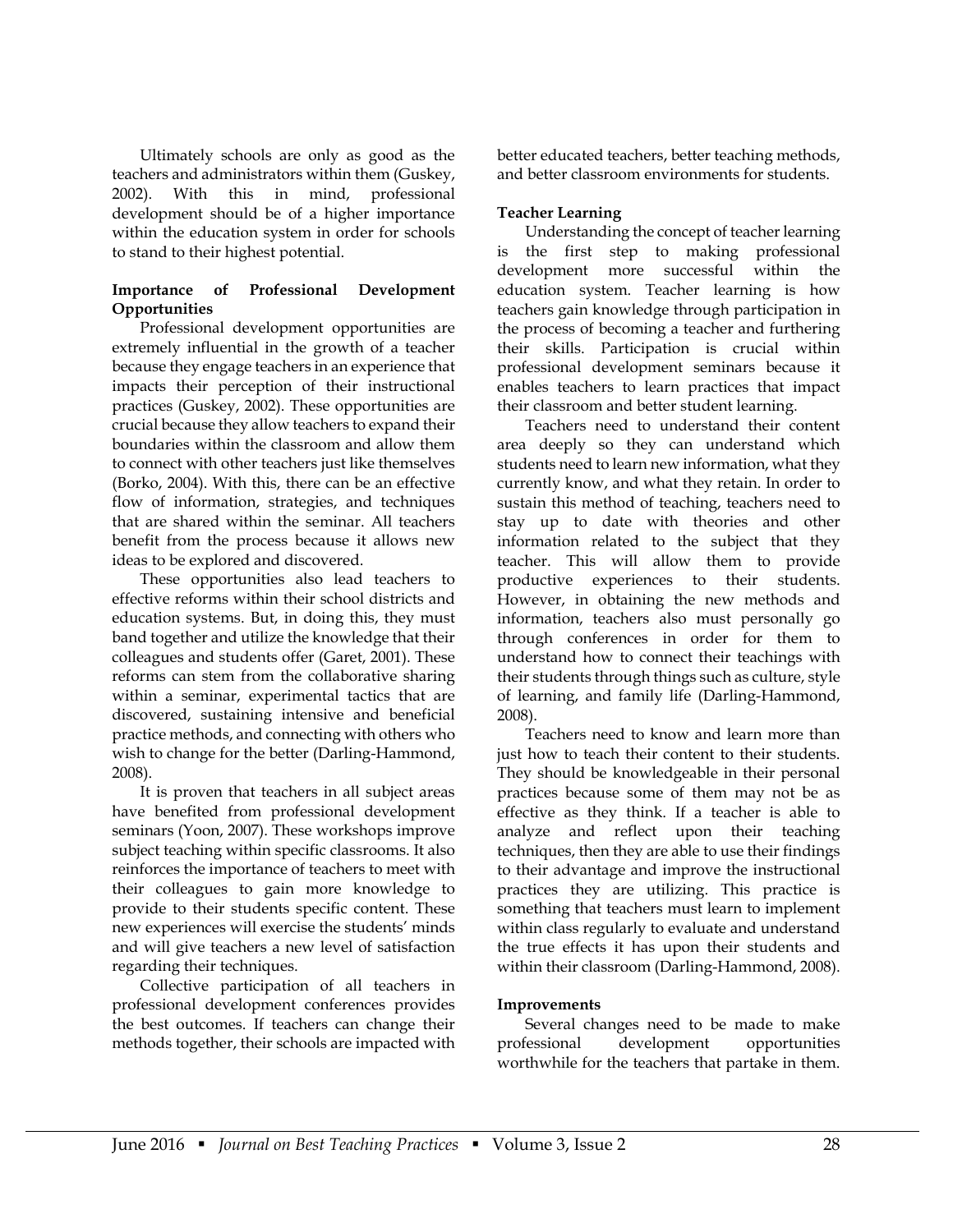The structure of these seminars needs to be changed to make them more effective. Normally, professional development days are one short day filled with information that is never returned to. However, in order to maximize the benefits, professional development days should be an intensive learning process that lasts for a significant time period, meaning the conferences should be made up of several ours of extensive work (Garet, 2001). This would allow educators to discuss the positive and negative aspects within their classrooms, how to improve their instructional practices, and to share or discover information regarding their knowledge of the field.

Within the seminars, there should be handson opportunities in order to maximize the ability for the teachers to understand the new techniques that they are encouraged to implement within their classrooms (Garet, 2001). This will allow the teachers to truly understand how their teachings affect their students and what potentially needs to be changed to improve its effectiveness.

To make the new techniques more effective within their classrooms, teachers need to share and incorporate the skills they gain daily when working with their students (Garet, 2001). The importance of this within professional development is that this information is something that should be shared with one's colleagues in order to impact the teaching abilities of all educators within a specific field. Teaching styles are constantly evolving in regards to the needs of the new students, so it is important to take the time to analyze what is discovered throughout the school year.

A new aspect that could be beneficial in professional development days is allowing teachers to engage in researching their own questions, such as how to improve their classroom, and then sharing their findings with other educators. If teachers take the time to understand how their teaching affects their students' learning, then they can understand the process occurring within their classrooms. They are able to be more sensitive to the variety of needs they are faced with and more knowledgeable about what practices work best in specific situations (Darling-Hammond, 2008).

Teachers should still be learning as they teach and it is necessary to discuss the information obtained to get new outlooks and new practices that could allow students to excel in different content areas. Schools need to allow their teachers to participate in high-quality professional development experiences in order to maximize the efficiency of their education system (Darling-Hammond, 2008; Garet, 2001). Teachers who learn together can change together and then they are able to implement the change into their classrooms.

# **The Benefits for Students**

Professional development opportunities for teachers indirectly lead to more successful students. This is not only due to the fact that teachers feel more confident with their practices, but also because the teachers will implement new, challenging material within their curriculum (Darling-Hammond, 2008). Students are only as successful as their school district allows them to be. If a teacher is continuously learning, it reinforces that students should also be continuously learning new things that influence their path to success.

- Borko, H. (2004). Professional development and teacher learning: Mapping the terrain. *Educational researcher*, *33*(8), 3-15.
- Darling-Hammond, L. (2008). Teacher learning that supports student learning. *Teaching for intelligence*, *2*, 91-100.
- Guskey, T. R. (2002). Professional development and teacher change.*Teachers and Teaching: theory and practice*, *8*(3), 381 391.
- Yoon, K. S., Duncan, T., Lee, S. W. Y., Scarloss, B., & Shapley, K. L. (2007). Reviewing the Evidence on How Teacher Professional Development Affects Student Achievement. Issues & Answers. REL 2007-No. 033. *Regional Educational Laboratory Southwest (NJ1)*.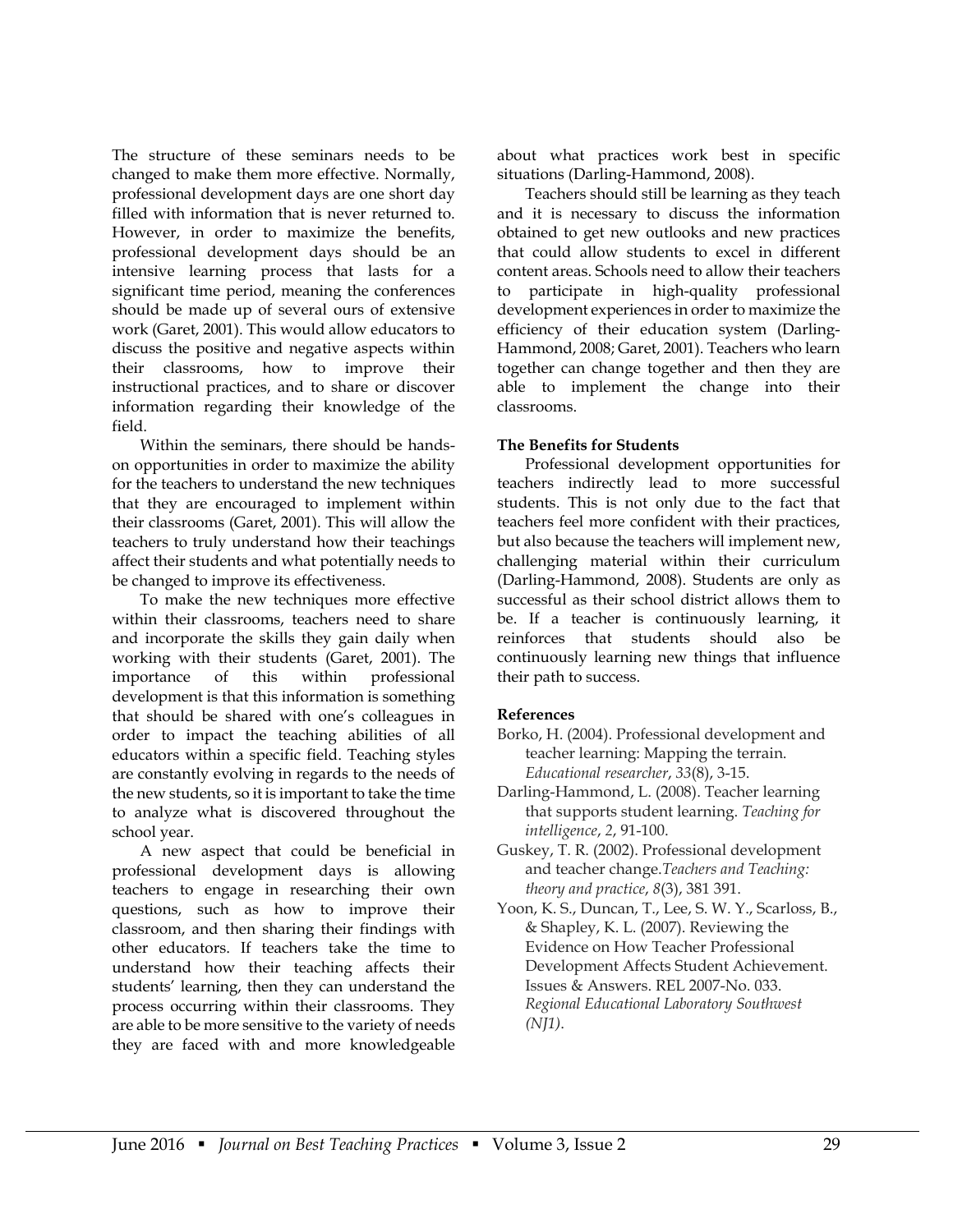# About the Authors

**Miranda Haack** is an undergraduate at the University of Wisconsin-River Falls, where she is studying Elementary Education with a minor in English and Language Arts. She enjoys spending time having fun in her community, and tries to find new ways to make the community a better place for the next generations. Miranda spends quite a bit of time reading, as well as enjoying time with her friends.

**Emma Hengemuhle** is an undergraduate at the University of Wisconsin-River Falls. She is Undecided in which field she wishes to pursue a major and is minoring in Spanish. She has dedicated considerable time to her volunteer work within the City of Superior, WI. During the summer months, Emma dedicates her time to being a beekeeper. She is a major dog lover and loves spending her leisurely hours with her dogs.

**Karisa Jensen** is an undergraduate at the University of Wisconsin-River Falls majoring in Elementary Education with a minor in Mathematics. She likes to volunteer her time in the classroom when she can. She also likes to be involved on campus within intramural sports such as volleyball, flag football, basketball, and softball or hall council.

**Emma Johnson** is an undergraduate student at the University of Wisconsin-River Falls pursuing a degree in Broad Area English Education and Theatre Arts. Her research interests include making academics more personalized, as well as integrating arts into the classroom. She is currently the co-president of the University's improv troupe, and elected as secretary of Masquers. She hopes to continue her education to be able to teach the importance of theatre and literature on our culture.

**Jessica Lemerand** is an undergraduate at the University of Wisconsin-River Falls taking courses to become a TESOL instructor with a minor in Asian studies and Japanese. After graduation she plans on returning to Japan and get a job teaching English for about ten or more years before traveling and teaching around the world. Outside of school she works part time, but loves to spend time most of her time with friends and family.

**Sara Peterson** is currently a freshman at the University of Wisconsin-River Falls studying to become a teacher. She will be earning a French minor by the end of the 2017 spring semester and hopes to become a tutor in the University Writing Center. She enjoys painting, hiking, and watching movies with friends.

**Erik Rybak** is currently an undergraduate at the University of Wisconsin-River Falls majoring in Elementary Education. Erik's interests include skiing, fly fishing, and is also a part of the UWRF Men's Lacrosse Team.

**Kendall Skabroud** is currently a freshman at the University of Wisconsin-River Falls, pursuing a degree in Elementary Education with a minor in Language Arts/Reading Science. She was a tutor in a fifth and sixth grade classroom for two years during high school, and enjoyed being able to help them with their homework. She enjoys being outdoors, playing sports, and spending time with friends and family.

**Amy Smith** is a sophomore at the University of Wisconsin-River Falls majoring in Geology. In High School she was a member of student government and involved in cross country and softball, as well as being heavily involved in other volunteer opportunities. After graduation, she hopes to move back to the southern part of Wisconsin to be closer to family and plans to continue to travel across the country.

**Zac Weber** is currently an undergraduate student attending the University of Wisconsin-River pursuing a degree in Secondary Mathematics Education. He is a learning assistant for Calculus 1 students at UWRF and enjoys helping students as much as possible. Zac is involved in intramural flag football and basketball. He loves spending time with family and friends and is excited to see what the future holds for him.